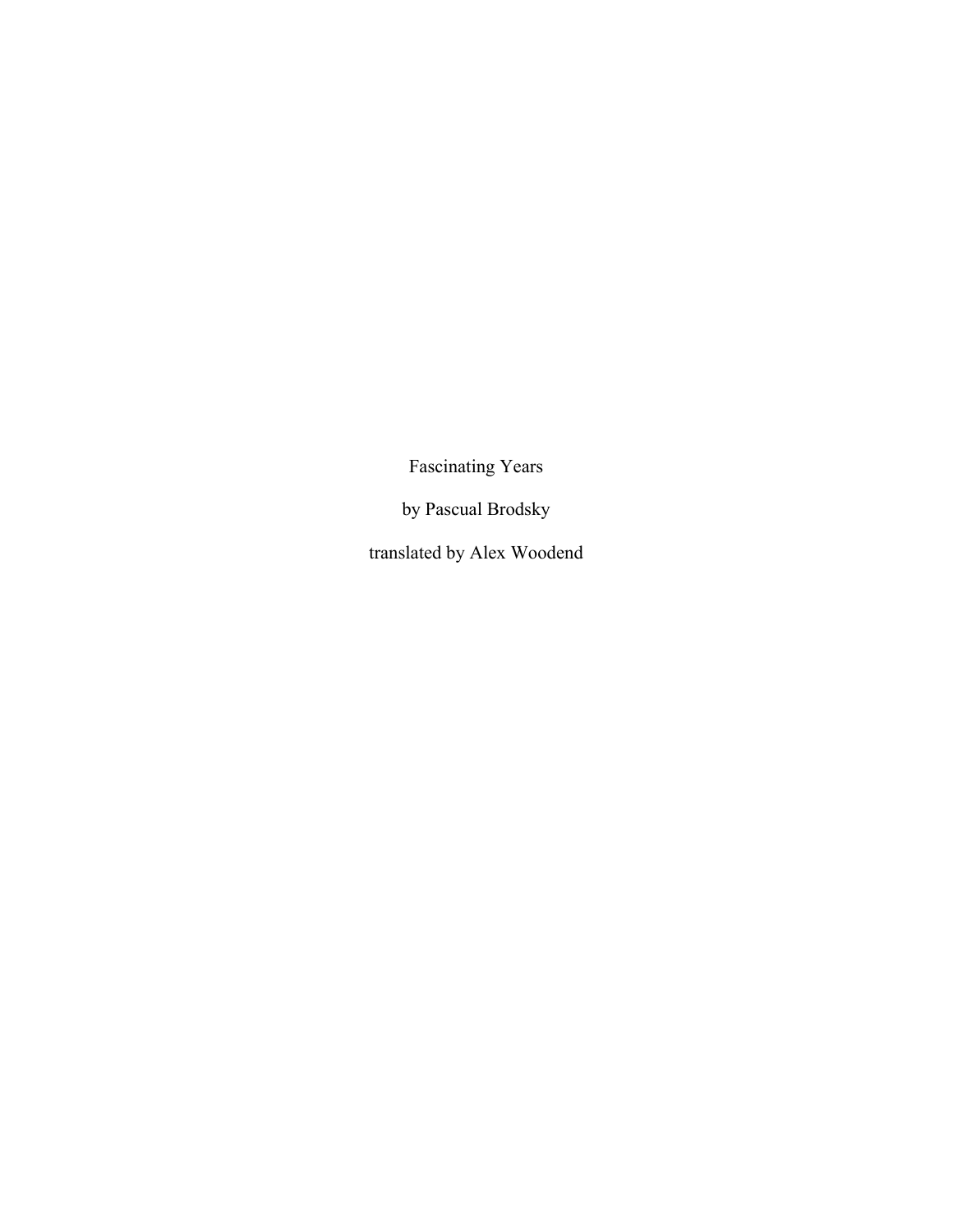## **Two night trains**

In 1998, at the end of December, Isabel and I were traveling in Spain, I wasn't sure where to, but I was already grateful to Judge Baltasar Garzón for Pinochet's arrest, to Isabel for earning her place on the military's black list, and to Amnesty International for financing the trip. It was a wonderful break from tests, teachers, aides, and classrooms. "The best thing in life, Marcial, is travel. Travel, walk, and eat while travelling—apart from having good sex, of course," Isabel said, and at one point while walking around Madrid, while the wind's cold cut my face, or in the movie theater seat before the next film started—sometimes we saw several a day, at any hour she took from her enormous, fragrant leather purse some bread wrapped in aluminum foil, a hearty loaf that treacherously scratched the palate during each bite, the pain heightening my impatience to taste the acidic, salty flavor of the jamón serrano. I rubbed my tongue against the dry mass of crumb splinters stuck in my gums, unable to feel satisfied by that fermented and elusive flavor, while at the same time the dryness made it necessary to clear the mess with a gulp of cold Coca-Cola from a small, fluted 200 milliliter bottle, its slightly oval sides like the transparent sea-green petals of an exotic flower, slender and octagonal, which had fused with my senses by recurring in each city, and whose mere presence next to a glass in front of me created a feeling of return and rest while still intriguing me as an abstract object, since I didn't know when or where it came from and could not relate it with anything more than the chemical or mineral syrup it guarded, which in spite of Isabel's reproaches—she always refused to buy us soda at home but now gave in out of pity—I drank every time I could, especially to make use of its sweetness, neutral and dark, to sink and clear the salty ball of the sandwich from my mouth,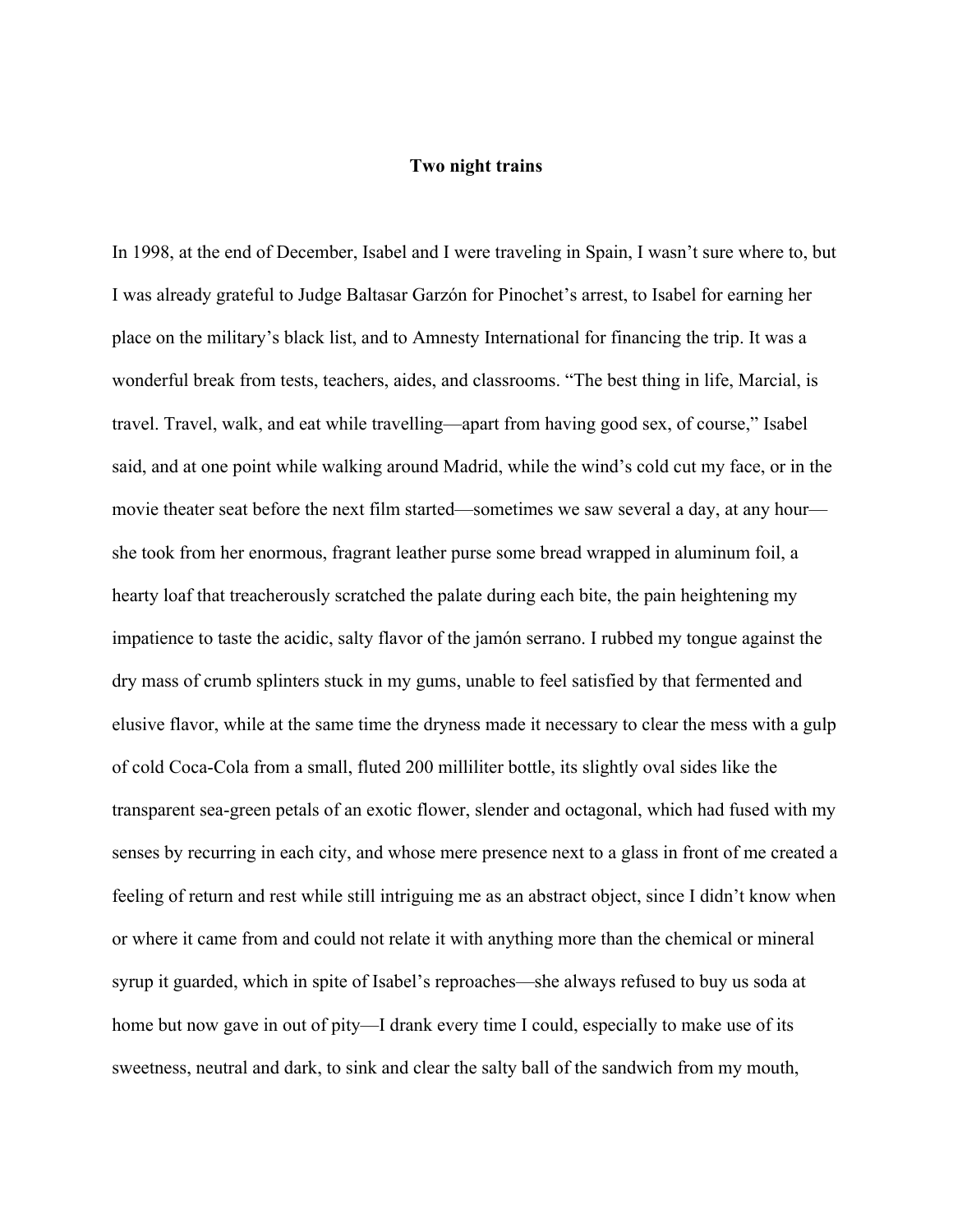nearly erasing the frustration of almost sensing the taste while chewing and swallowing the mixture of bread and ham whose taste I needed nostalgically to pursue again, to again chew the flavor of aged leather, hard and thin. But I may be lying, because Coca-Cola, with its silky, electric typography, at least in the miniature 200 millimeter bottles, was not something you could get anywhere. It was available in bars, cafes, and stations or in said station's bar or the dining car of a train, so the bottles could be given back empty; in places where they serve, also, and at a standard price, the same baguette with jamón serrano we padded my mother's purse or backpack with—sometimes with the bread more toasted or the crumbs scratchier and damper from the tomato—and which the waiters or bartenders dispatched almost the instant we ordered them, on a basic ceramic plate next to a napkin, teasing me slightly, with Isabel joining in, if I asked for Coke to accompany it, as if I wanted to put ketchup on an expensive steak. If years ago I sucked my thumb to sleep, now what comforted me was bread with ham and Coca-Cola, for being so similar, repeatable, familiar, simple, easy, available, and recognizable, like a home that received me, a refrain that filed down the strangeness of the avenues, the bus stops, shops, bookstores, and buildings, like when Isabel bought me the sandwich and Coke in a cafe after going through the second giant museum of the day, and I ate it hearing about the trip she made with her father to Madrid, when the snow covered everything, as if the cars, trees, and sidewalks were made of whipped cream or pineapple frozen yogurt and she saw her father sitting at the table in the apartment with relatives he hadn't seen in twenty years. He took her to the Prado Museum. Isabel was horrified by Goya's painting in which giant Saturn emerges from the shadows devouring one of his already headless, inert children. When she showed me the painting I felt familiarity, it reminded me of *Alien*, for example, and compared with the paintings of Bosch and Bruegel it was a children's story like Hansel and Gretel, who nearly became sustenance themselves. These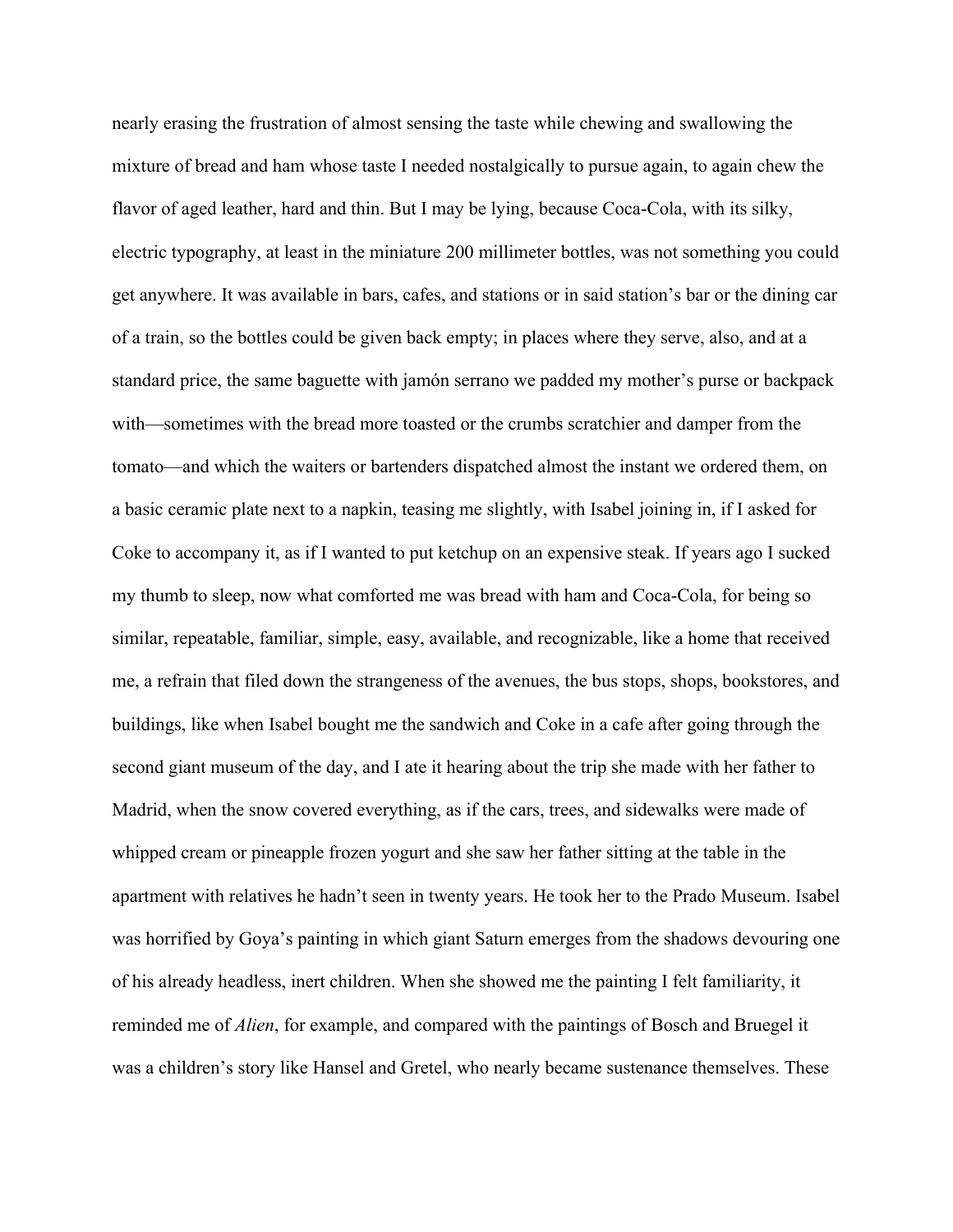paintings weren't boring because they were monstrous, but they were the exception. The exhausting museums with millions of corridors, paintings from rare schools and styles made my calves cramped and gave me a feeling of contemplative bullying, indigestion from the excess of stimuli which led to rejection, a kind of brain retching, until without realizing it my stomach was growling from hunger, and I would have burned the precious canvases in exchange for some churros with chocolate or glazed donuts, a ham sandwich with Coke, things that didn't ask you to grovel like the paintings and were delivered plainly and immediately to your taste buds. But the tour of the Thyssen-Bornemisza continued through the immense expanse of Renaissance paintings, and we had to keep walking over the tiles and past the white walls, trying to observe, though it was already impossible to observe anything. We got that drip of oils in our eyes like we were geese forced to eat fat to make foie gras, which I encountered weeks later at a farm with my father and his second wife Antonia while touring castles in the south of France in a rented Renault: a venerable old woman walks us through her pens full of geese whose necks are gripped by metal claws that keeps their mouths open so a pipe can tunnel feed down their throats until their livers burst and they're ready for electrocution and the removal of the rotting organ which later appears as puree, bottled and labeled in glass, all of which didn't at all diminish our desire to buy a couple containers and taste the delicacy as the sun set over the countryside.

From then on the pleasure of eating foie gras, or even the tube of pate from PF Alimientos, was tied up with guilt from the sad eyes of the obese geese forced to explode, and each time I put that pate on bread or biscuit I faced the same struggle, repeated so often it became funny, between the delicious taste of rotten liver and the idea that the suffering of pigs and geese was bad. And the force feeding of the geese brings me to Isabel's father, who, on returning to Chile, was made to swallow a liter of pisco, before they broke his neck and killed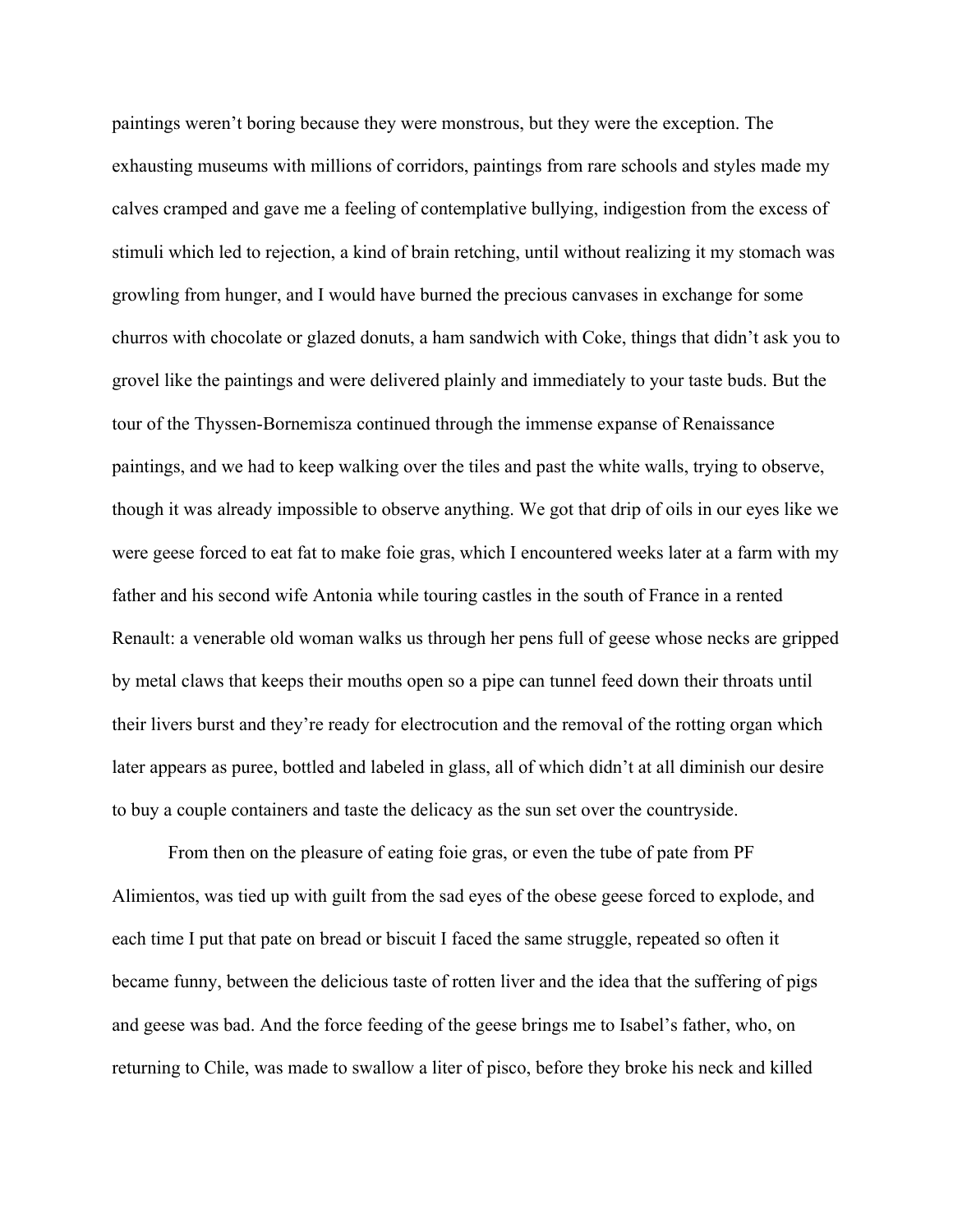him by kicking his head against a stairwell. He abstained not only because alcohol sometimes triggered his migraines but also because he was determined to keep his imagination and lucidity sharp. He was an editor with ironclad political principles who was also capable of commercial successes, which was clear when he convinced Quimantú, a publisher founded by Allende's government, to let him be cheesy and print Becquer's collected poems which then quickly sold out. Even Isabel said that she only saw her dad relax his sobriety when a handful of his republican friends got out of prison in Spain; my mom, at twelve, went down and sat on the stairs and saw him drunk for the first time, standing in the living room, surrounded by friends drinking wine and malt liquor, throwing toasted flower in their mouths and shouting, "Pam-plo-na! Pamplo-na!" a white, powdery cloud released with each syllable. In the house where they tortured and killed him there were also literary parties celebrated with whisky and canapés. The owner of the house, Michael Townley—who in '98 was living on a beach in Maine under the witness protection program—admitted that he left a couple times to scold the interrogators for the terrible screams my grandfather made while they were torturing him: "I left to tell them to dial it back. We were in a residential area." And although I never heard his screams, and they weren't depicted in the plays, movies, or novels featuring that story of electric prods, Sarin gas, and literary networking, every time I go to a book launch or some similar party I strain my ears in search of such cries in the background, in case someone is being gagged and tortured by professionals in a room with poor ventilation, which doesn't mean I stop drinking wine and talking with the guests, in the same way I haven't deprived myself of foie gras or the option of buying pork pate in a pinch, even though they instantly remind me of the trapped geese, sick and surrounded by their own vomit.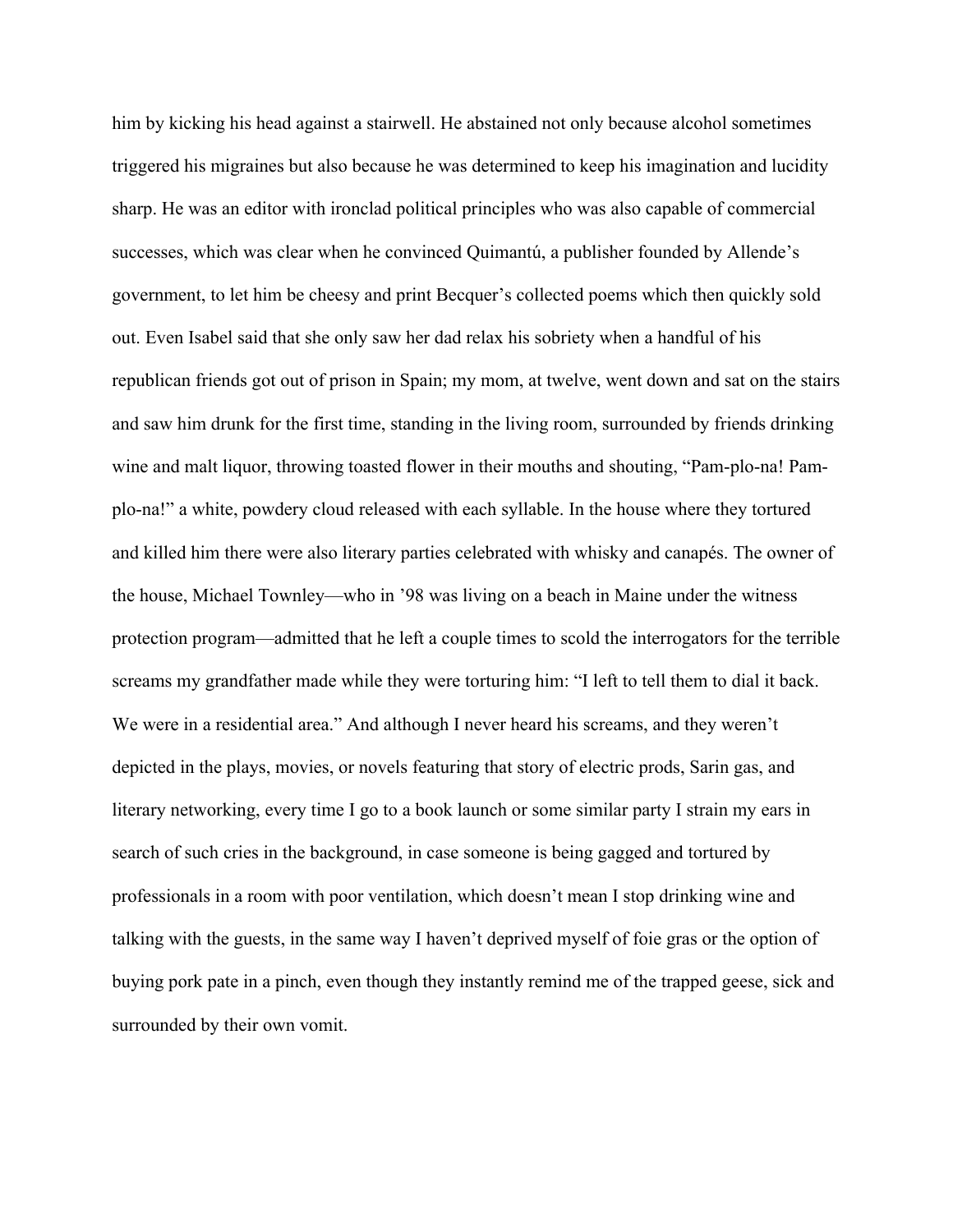The Goya painting didn't frighten me, but it was threatening when Isabel mentioned in passing that on that winter trip my grandfather saw his mom for the last time. I quickly eased my fear at the thought of losing my mom by chewing the last bit of bread and soda. That combination had such a strong effect on me that before we got on the trains, in the stations, I asked Isabel if there was a car with a bar and food. It turned out one of the trains didn't just have a bar but also a real dining car with clinking glasses and waiters in suits and bowties which I had only seen on an overnight train to Concepción with my father, Fernando, and his second wife, Antonia. I learned what a restaurant car was, with its jumble of voices under the light of oval lamps shaped like flower buds, which sealed the darkness outside in the windows in order to reflect us sitting at the table covered in a white tablecloth, which we left full of bread crumbs and wine stains after we ate juicy steaks with French fries. We went to the country home of Antonia's grandmother, which presented me with the possibility of another family, where there was a Steinway grand piano that I would play with awkward insistence until one of the aunts came and showed me the chords and arpeggios on the white keys. Fernando and Antonia decided that I should begin studying the instrument. We visited a Russian teacher in an old apartment invaded by darkness and furniture who had me tap for five minutes on her upright piano and warned me that that learning required discipline, rigor. When I saw Sofía again I regretted not continuing with that blond teacher and her inhuman blue eyes. Nevertheless, instead of awkwardly trying to collaborate on the radio drama's scripts—we didn't agree on anything—I offered to do the musical arrangement, happily avoiding the barbed-wire tangle of words.

Fernando paid for my cultivation on the piano with his portion of the inheritance from his father. He took him out of the nursing home at least twice a year to have breakfast at Café Tavelli. I took the opportunity to order a sandwich and desert. Before, we used to visit him in his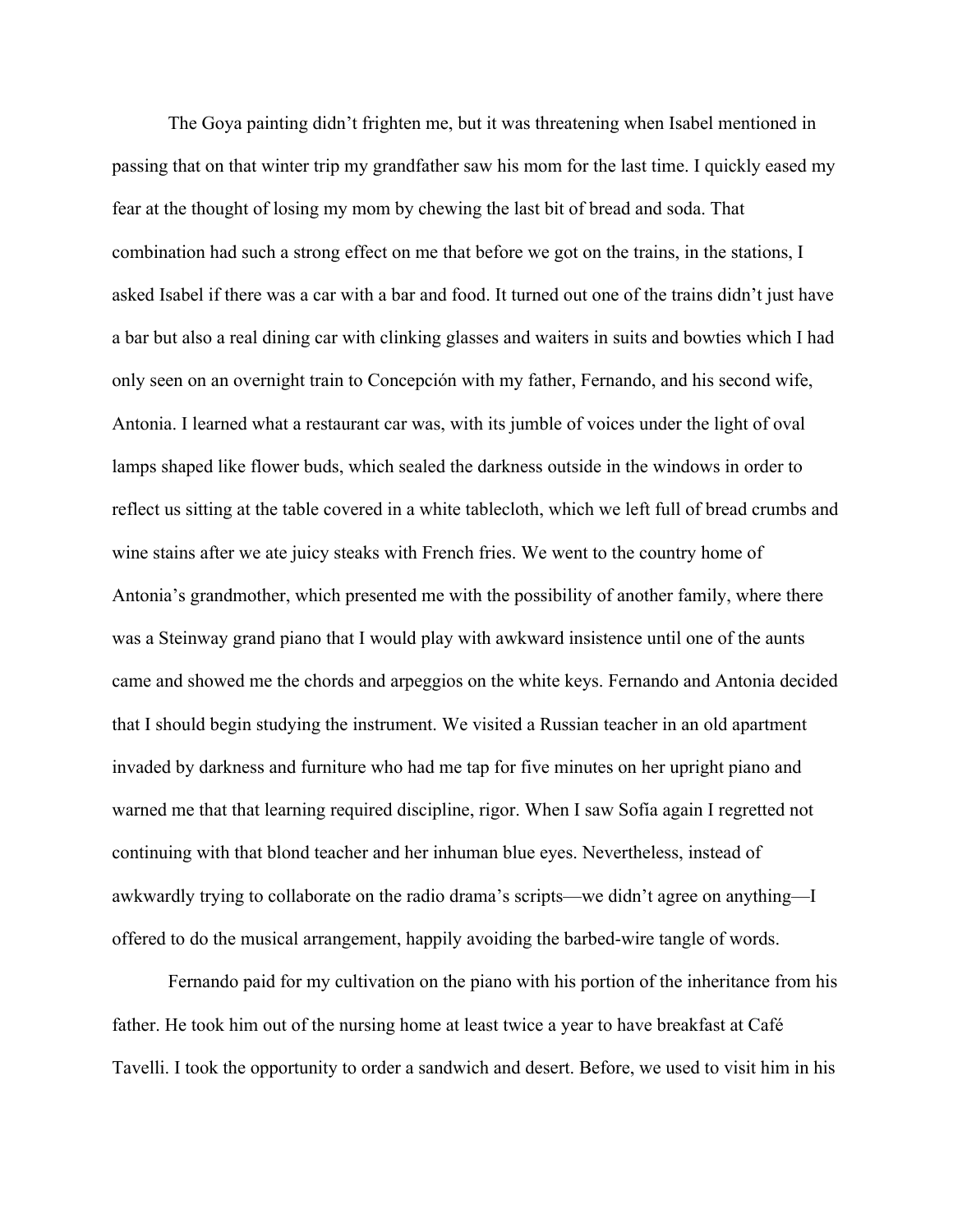small apartment on Luis Thayer Ojeda where grandpa would stay seated in an armchair where he was cared for by a nurse. By that time my dad was already starting to resign himself to the fact that inside that shell of his father only a glimpse remained of the man who three years prior still remembered his name and home address. He'd forgotten who he was, but he knew that his brain was probably that of a senile dementia patient. Being a doctor, the old man knew his own diagnosis perfectly well. So my dad told me to bring my biology homework, to go over it with grandpa, adding, "He's an amazing doctor." I think it was a joke or a way to distract himself.

I was incapable of doing any homework. When I arrived at my mom's or dad's house, school vanished from my mind out of an instinct to survive, to preserve my mental health. I never had pencils and lost my notebooks, or their covers jumped off their spiral binding. During state testing, they sent me home for three days under the pretext that I do a project on an indigenous people—the Mapuches—whose existence I never verified, instead preferring to describe them as an extinct prehistoric race. The point is, I never took any homework to go over with my grandfather, and Fernando understood my desire to remain apart from the seriousness of the encounters by concentrating on finishing my double chocolate ice cream without wasting any glaze. The conversation between Fernando and his father fluttered around the American croissants and cappuccinos. Amid their silence, grandpa's clumsy chewing caused Fernando to issue some words of reproach before leaning over the table with a napkin to clean avocado off the old man's chin. Because the truth is I'm not sure if grandpa would have been able to look over homework, or that Fernando thought he could. At most my father imagined that every Saturday the old man would explain the minutiae of his illness to me, always forgetting that he'd already taught me about it last time—the neurons that start to shrivel like figs, the loss of short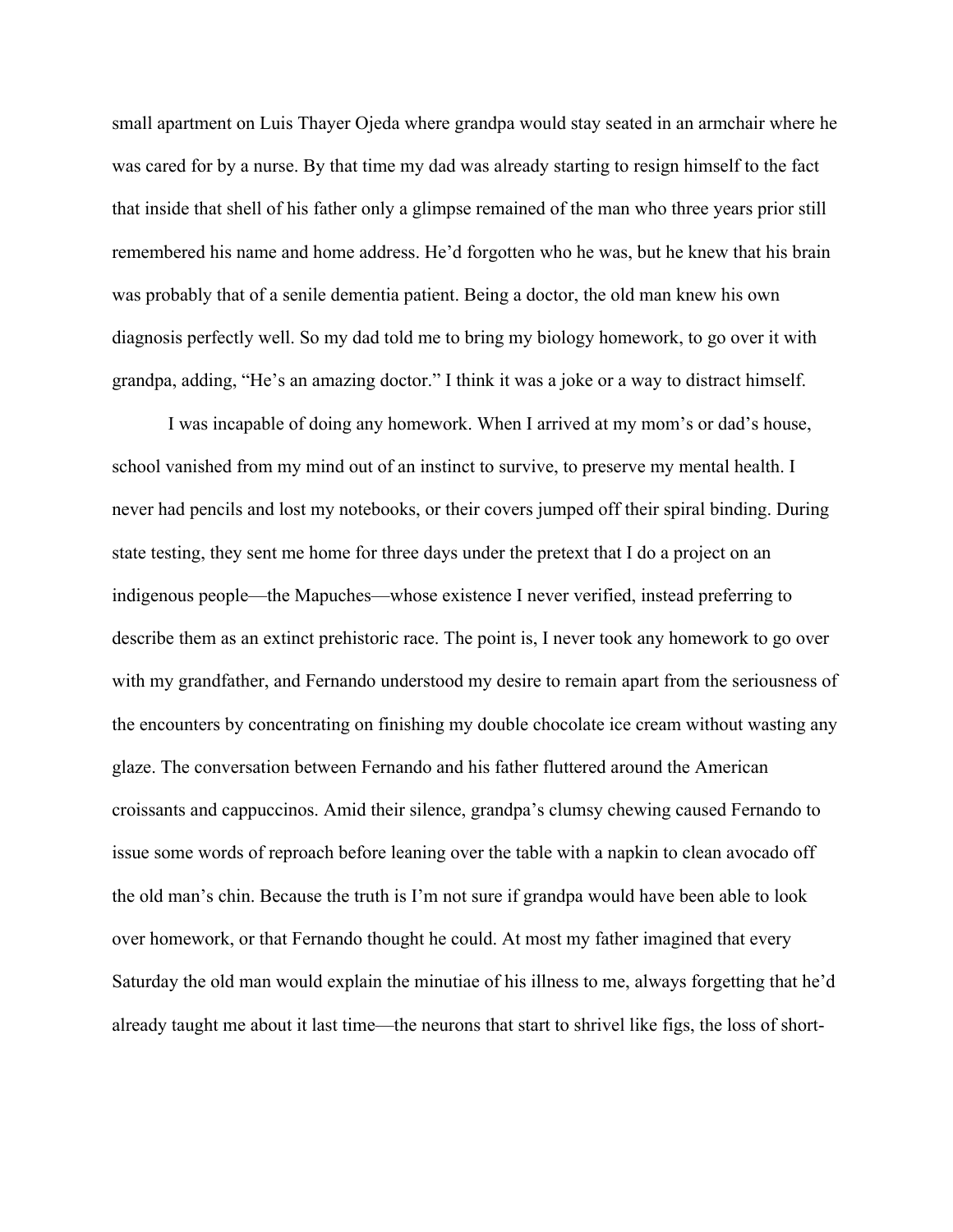term memory, the forgetting of names, until he was free only to the aseptic present of the home and Tavelli.

The morning he died was a Saturday like any other. We visited as usual, but instead of taking grandpa to Tavelli, Fernando called the funeral home and filed a claim with the insurance company. The nursing home was a big, old house in Providencia. We walked around the garden and went in through the back. The room seemed small to me, filled by three or four people, smelling of enclosure, a sweet smell, of medicine and moth balls. In a tall, thin cot the corpse cooled. I walked around the place, and it seemed that all the rooms stank of old man piss and breath. Only years later did I find out grandpa had somehow transmuted into the piano that was in my house, which I should be playing, according to the instructions of my teacher, who was not that Muscovite but an Asian subscriber of the Suzuki method, which was founded by a Zen master for Japan's post-nuclear babies who were to learn classical music without rigor, in a harmonious, stable environment where the musician would have a natural chance to practice the instrument like an everyday game, not a severe discipline. Master Suzuki wished to educate the sensibilities of children so they would have good hearts instead of becoming virtuoso soloists eager for fame. But the environment around my practice was far from being stable, and in retrospect I would have preferred to have my childhood traumatized by the rigor of Russian academicism. At least I would have had something better to do with Sofía, playing duets while earning money together in some tourist spot in Bellavista or Alto Palermo—her with her training from karaoke. In the end, I gave up the instrument for lack of dedication, for my more human or stupid interest in going out with friends and doing the same crap as them.

Packing my suitcase before going back to Santiago, in Madrid, I found the book of scores and the CD with the songs I was supposed to listen to everyday to keep from interrupting my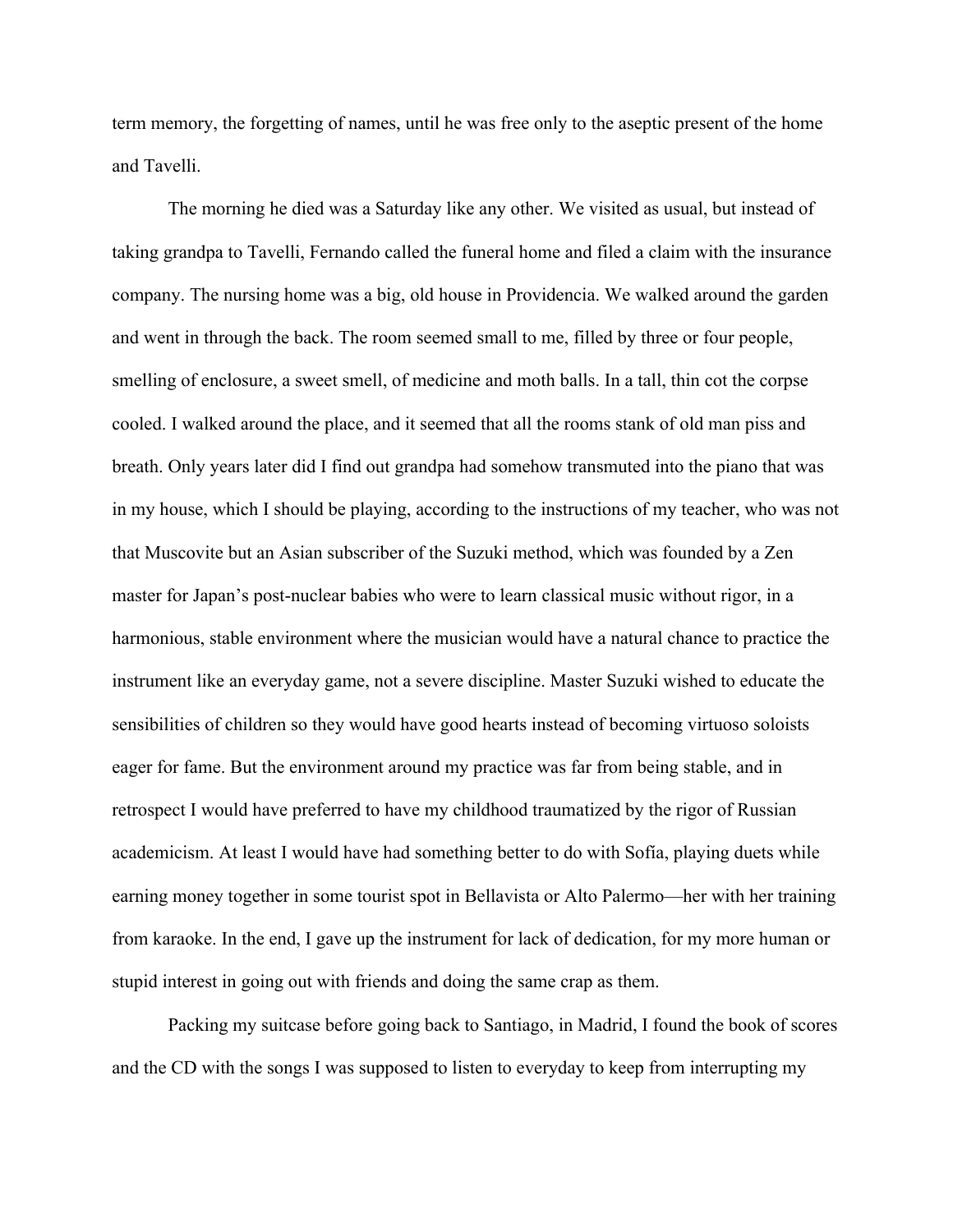progress, but I hardly remembered bringing them. Years later, I learned that the house where the Steinway was had been burned in a native "land reclamation." I'd forgotten the enormous rustic building, and it only appeared in my memory because of the fire that disintegrated it, leaving only the stone chimney standing, as shown in a newspaper which accused the Mapuches, no longer relegated to pre-history in my school project. But above all, the fire stoked the memory of the train trip with Fernando and Antonia, which reascended to my consciousness while in the dining car with Isabel, and I felt I inhabited both moments at the same time, partially due to the way the night erased or swallowed the surrounding landscape.

After the French fries with Isabel I entertained myself in the bunk bed with an *Alien* comic in which an android cut in half lives with his girlfriend in an old scrap metal transport ship on the run from the interstellar army which forced them to undertake a suicide mission on a planet infested with predatory bugs. There is permanent, frustrated sexual tension, because the android doesn't have a pelvis, apart from some hanging electrical viscera, and has to settle for giving pleasure to the woman. The only background noise while I read was the majestic rhythm of the machinery on the rails and the dripping of the small sink next to the beds. Isabel was in the bottom bunk. Our feet faced the edge of the window exposed by a vermilion curtain. Distracted, I saw my reflection and approached the glass until my breath made it misty, my hands turned it into a screen. Outside, in the scant light of the train emerged the speeding contours of bushes, trunks, pastures, stones. Farther away were some stars and the dark countryside. I felt insignificant, or I finally realized I was insignificant, that I was just someone who went to the movies several times a day with their mom, traveling on buses and trains, reading magazines among the passengers, eating bread with jamón serrano and Coca-Cola. I looked at my bed, ready to sleep, and found myself acting out a scene in which the character resigns himself to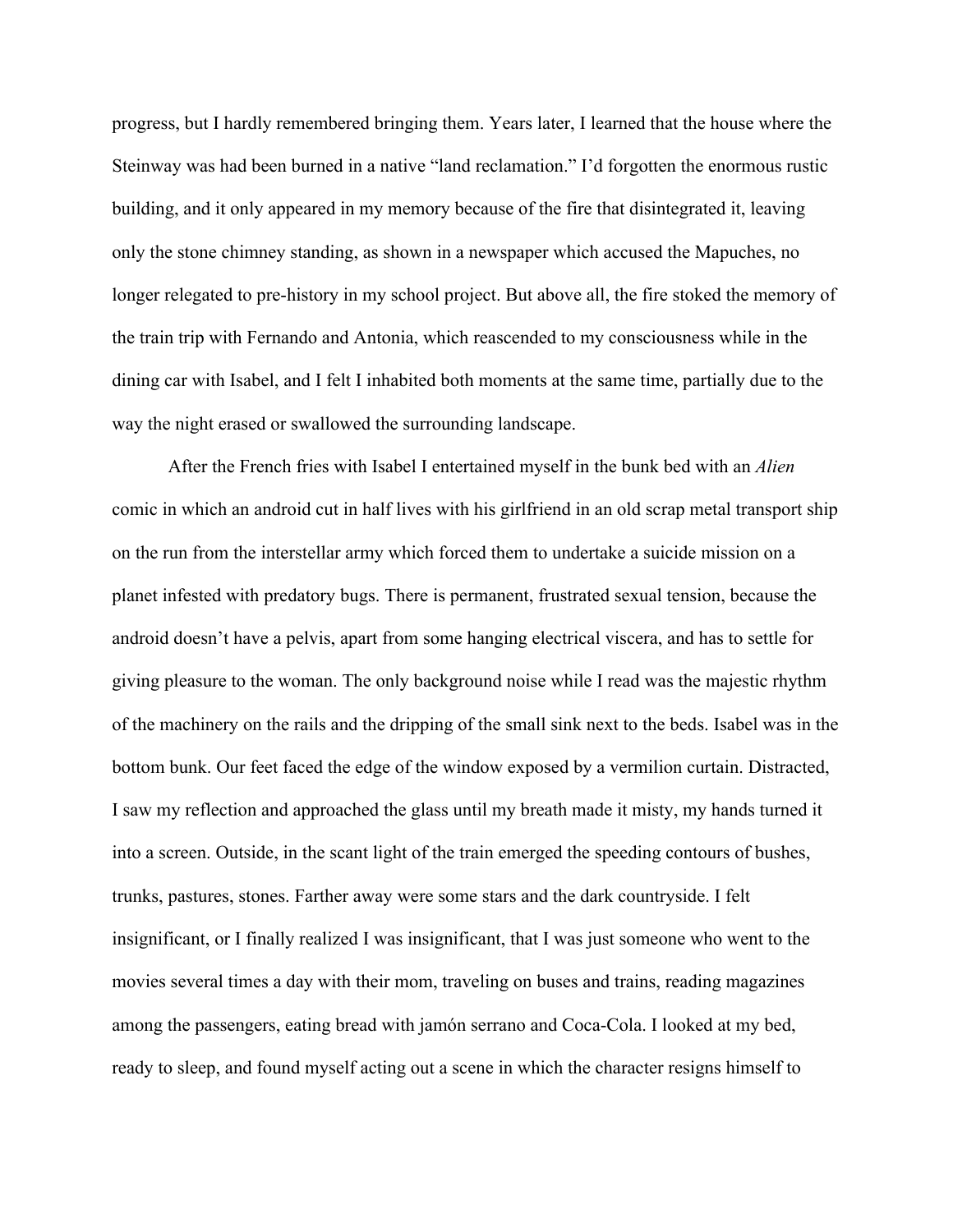death, though I wanted to stay awake until the following morning or never sleep again. I turned to look out the window and some familiar places and faces came to mind, but they all seemed far away, illusory, even the most recent, the apartment where we my grandma received us, in Madrid, the exact size of the rooms, the store next door where we bought donuts for the cold, opaque evenings in which there was nothing to do but play cards or spend an hour in the parking lot working on ball control, kicking it against the wall with winter boots on, because the shoes with rubber studs that my dad bought in Irarrázaval had been left in Santiago.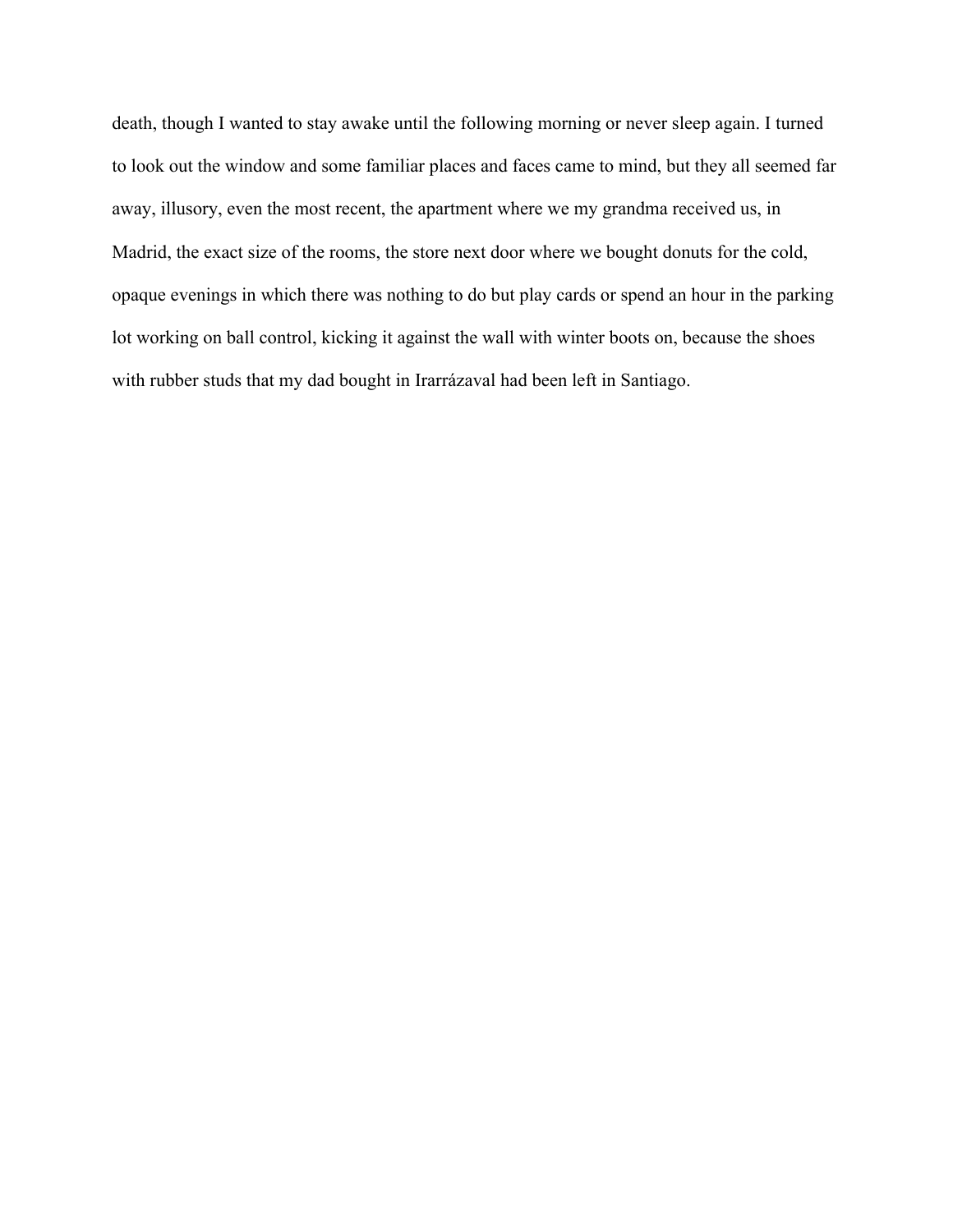Upon returning to Santiago, Marcial and Guillermo visited Valentín who lived in a private housing complex recently built in the suburbs. He showed them how he killed time: picking up a stone in the driveway and throwing it with all his might, high over the wall, in a random direction. The size of the housing complex guaranteed that the stone would fall inside, whether on animal, person, child, or window no one knew—that was the thrill. As the three of them threw stones, Marcial said he had visited museums and cathedrals, rivers and monuments, that he traveled in fast trains and ate duck with plums and jamón serrano. "And you cried?" Valentín asked seriously.

Later, they played ping-pong.

"Amanda likes a new guy," Valentín informed Marcial.

"Who is he?"

"He's two grades older."

"He skateboards", Guillermo added.

"He has a band too, apparently."

"Yeah, and a tag."

"What do you mean a tag?" Marcial asked.

"A *tag*."

"What is a tag?" Marcial repeated.

"What's his tag?" Valentín asked.

"I don't know, I can't remember," Guillermo said.

"Liar, you do remember," said Valentín.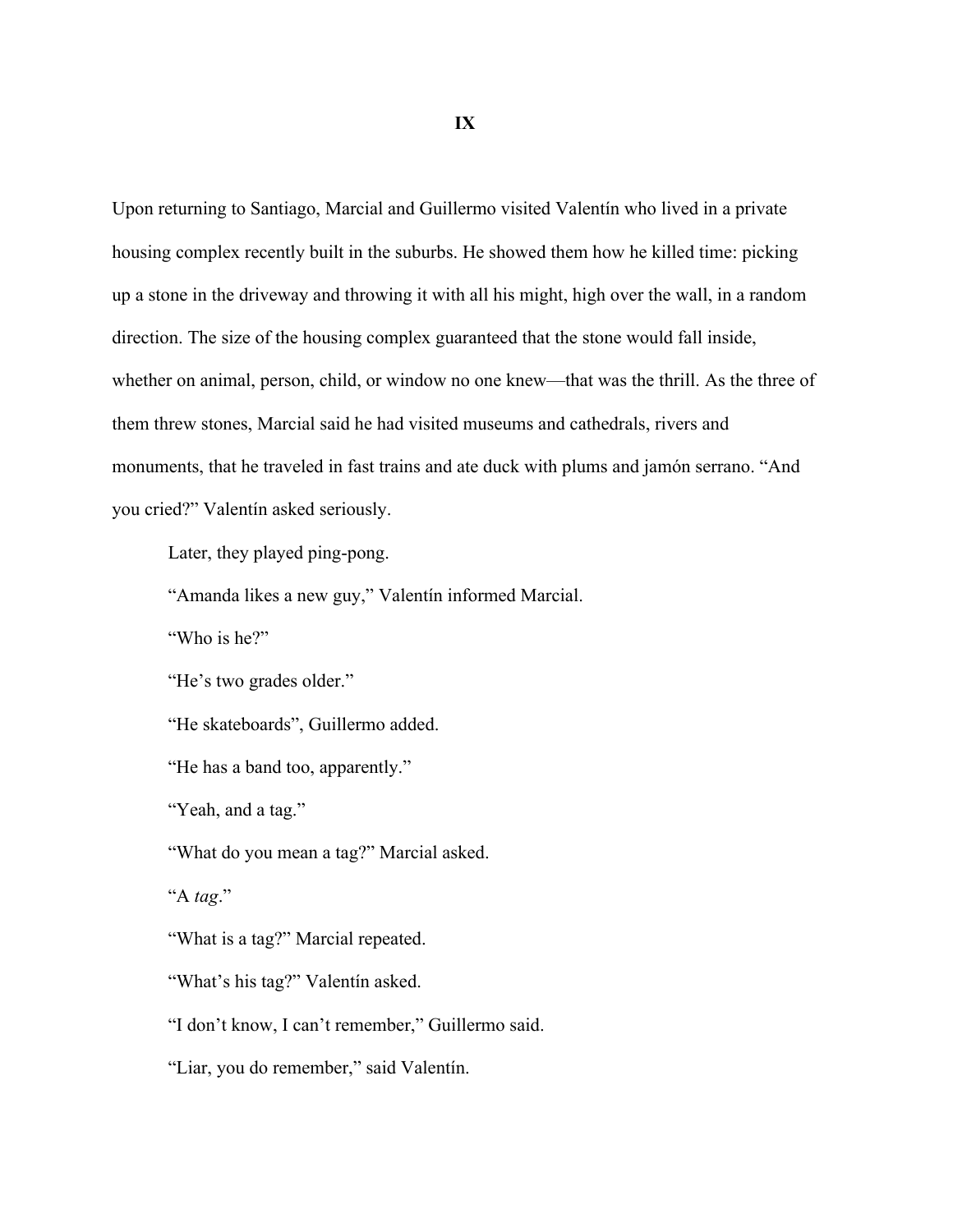"He's a poser," Guillermo said.

"What is a tag?" said Marcial.

The school had expanded into a modern cement building designed by a trendy architect. An ex-minister of Allende had just bought it after coming back from the U.S. with an MBA in some new business philosophy of leadership and entrepreneurship. The school had been a hippie hangout where everyone was guaranteed the privilege of feeling more or less irreplaceable, but now the class size of each grade had tripled and teachers didn't know everyone's name.

Since Amanda liked a new guy, Marcial wanted to be like him. He asked his dad to buy him khaki pants, hopefully Dockers, baggy enough to hang off his butt, and a skateboard. Next Amanda liked a boy who painted his nails black, wore tight pants, also black, sometimes using suspenders, and had hair hanging over his face. Everybody poses, Marcial told himself. He would have preferred the school to require uniforms. Valentín wore a uniform even though it wasn't mandatory. Guillermo said that made him even more of a poser. At parties they didn't dance, they stayed seated, Valentín showing off his uniform, Guillermo showing off unintentionally—his long, curly eyelashes, and Marcial showing off political statements he'd heard from Isabel or Fernando, even though they contradicted each other. At midnight, his mother parked her dark blue Citroën Station wagon outside the party, so she could go in and look for Marcial, convinced some intelligence commando might kidnap and beat him. But Amanda hadn't even arrived yet. So Marcial preferred the weekends with Fernando, who had produced a second child Antonia and moved to a large house in Providencia, where Marcial could arrive late with his friends.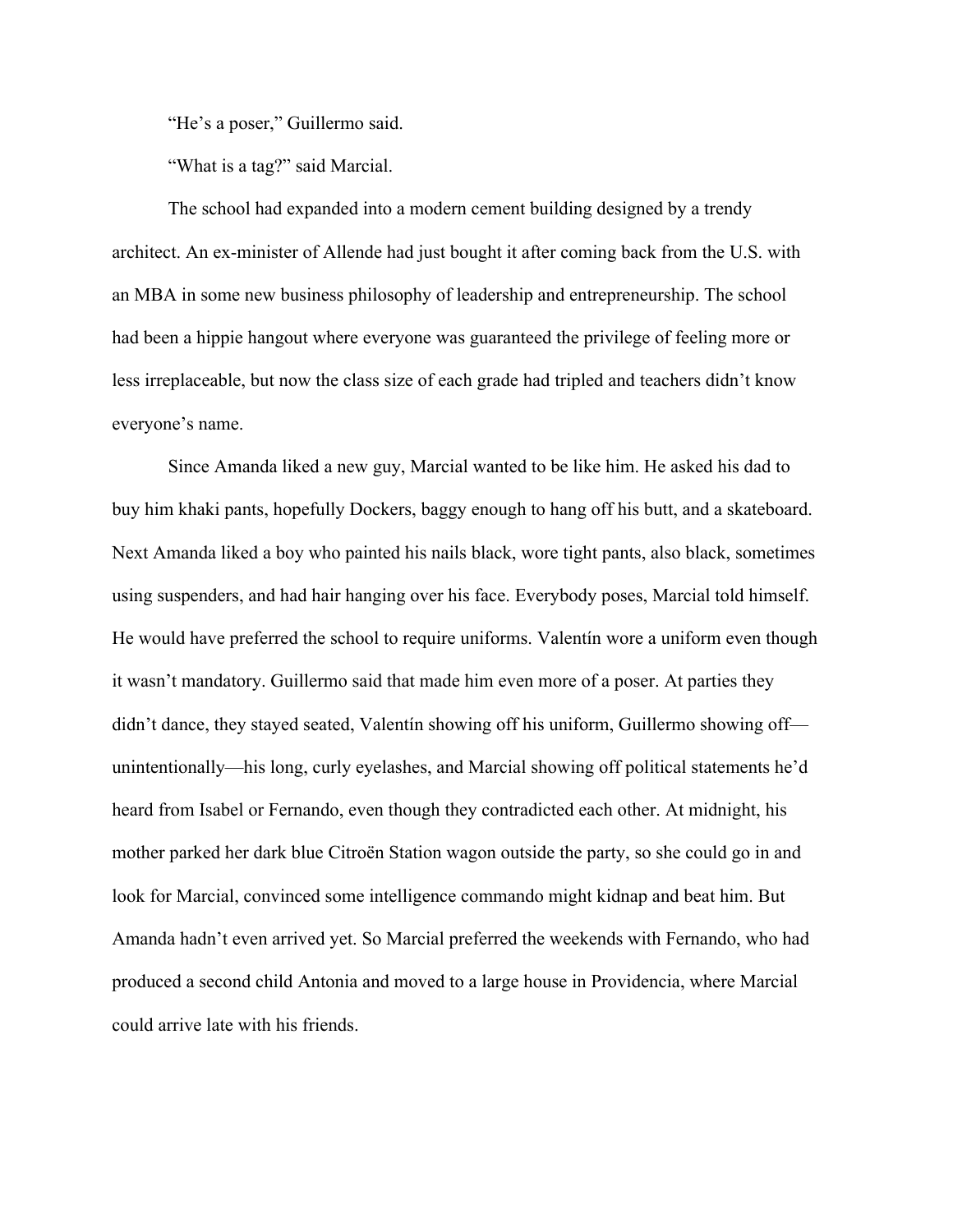At Marcial's father's house Guillermo's parents would pick him up early the next morning, while Valentín would stay to take part in Sunday brunch.

"How old is that?" Valentín once asked Fernando and Antonia, pointing at the stroller where the baby slept.

Antonia paused and asked, "Why do you say *that*?"

Valentín acted confused like his word choice was obvious. "Oh, because I want to learn its name."

"No," Fernando said, losing his patience, "why do you call it *that*. It is a boy."

"Oh, excuse me. What is that first-born son's date of birth?"

"Right," Antonia said diplomatically, "cause if you say *that*, it sounds like you don't care."

Valentín acted confused, "If I say what?"

"Quit playing dumb, pal," Fernando said, "you know what she's saying."

"I play dumb?" said Valentín, as if to himself, with a slightly exaggerated, stupid smirk.

\*\*\*

Academic demands increased. Valentín asked Guillermo to help him avoid being held back, and when Marcial chafed against the new discipline, Isabel said, "Do you want to drop out of school? But you'll have to work. My grandfather dropped at thirteen and later won the National Literature Prize, imagine that." Marcial just then noticed that the dusty swell of books on the walls were the old man's.

He consulted his grandma who told him, "*War and Peace*, Tolstoy, it's all there." And Fernando, "Start with *The Gambler*."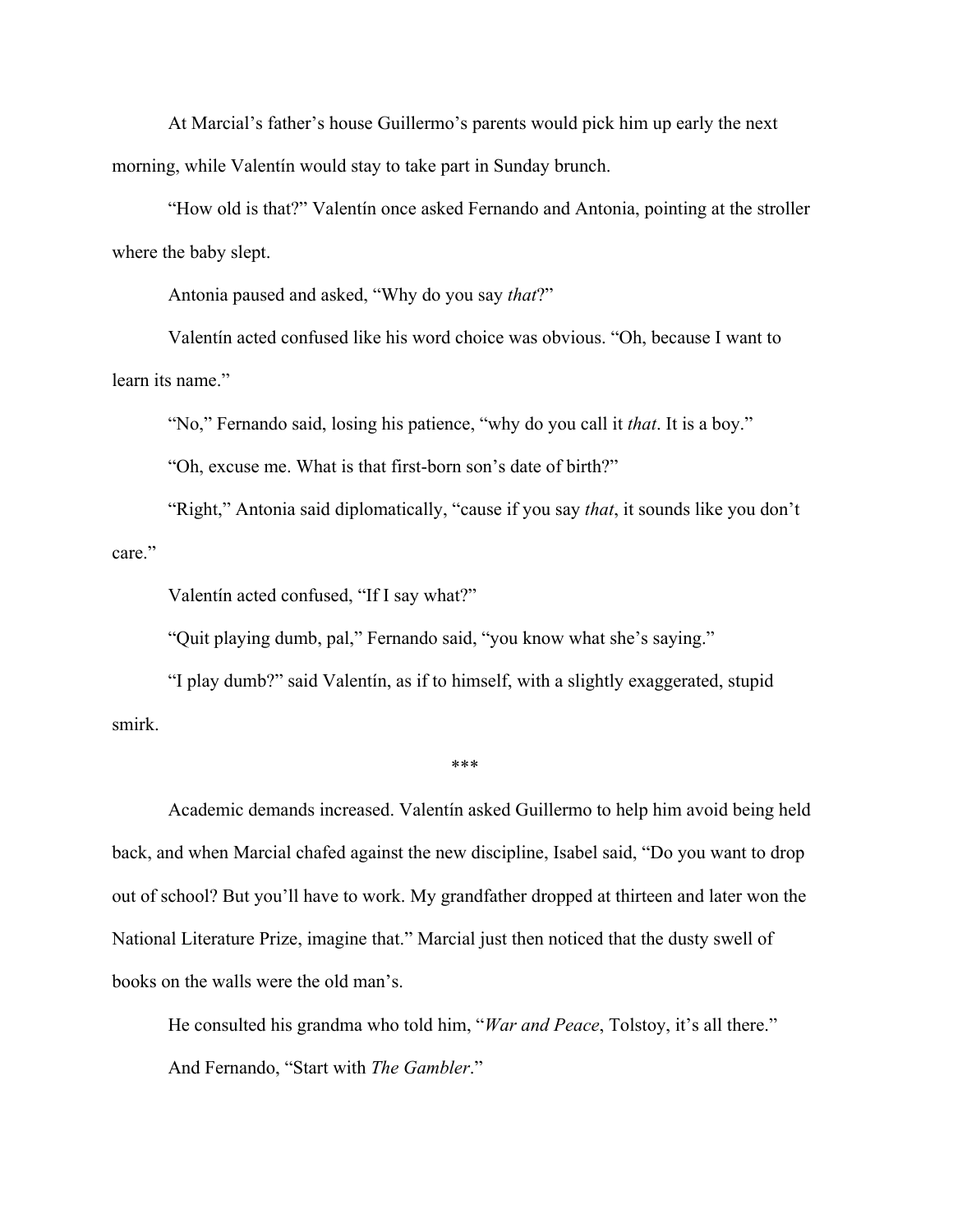After the only night he read *Crime and Punishment*, Marcial dreamed of opening the shed in the yard behind Isabel's house and finding Fernando and Antonia reduced to a pair of dismembered torsos, hanging silently, pierced with metal hooks and bleeding like slaughtered cattle. He knows it was him, he's a murderer, he'll have to die over many years in prison. He closes the door and locks it. Then he's eating in the pizza place where Fernando and Antonia used to take him. Every time he touches their wallets in his pocket, he feels a sense of guilt and the imminence of the trial.

Marcial suspected the wisest thing would be to abandon school, learn a craft, and read his home library. Instead, he strengthened his addiction to computer and console games. His favorite was *Metal Gear Solid*: the soldier Solid Snake must infiltrate a military base on Alaska during a rescue mission. In the middle of the game, unfailingly, Solid Snake is captured and subjected to torture. Marcial's technique didn't permit him to press the recovery button rapidly enough, so Snake caved and turned over secret information. Only Marcial's older brother, Nataniel, could endure the torture in silence, hitting the button with both index fingers.

He also played *The Sims*, the game about building a house, buying furniture, finding a job, getting promoted, having friends, romantic relationships, and maximizing quality of life goods. When Marcial already had the mansion and all the fancy products, he ordered his avatar to take a bath and, once he was submerged, paused the game, sold the bathroom door, and filled the space with bricks. After two hours bathing, the character got out of the tub and complained. Marcial paused it again, bought the vintage pinball machine and put it inside the bathroom. The character endured a week of sleeping on the tile floor, drinking water from the sink, bathing, and playing pinball until he passed away.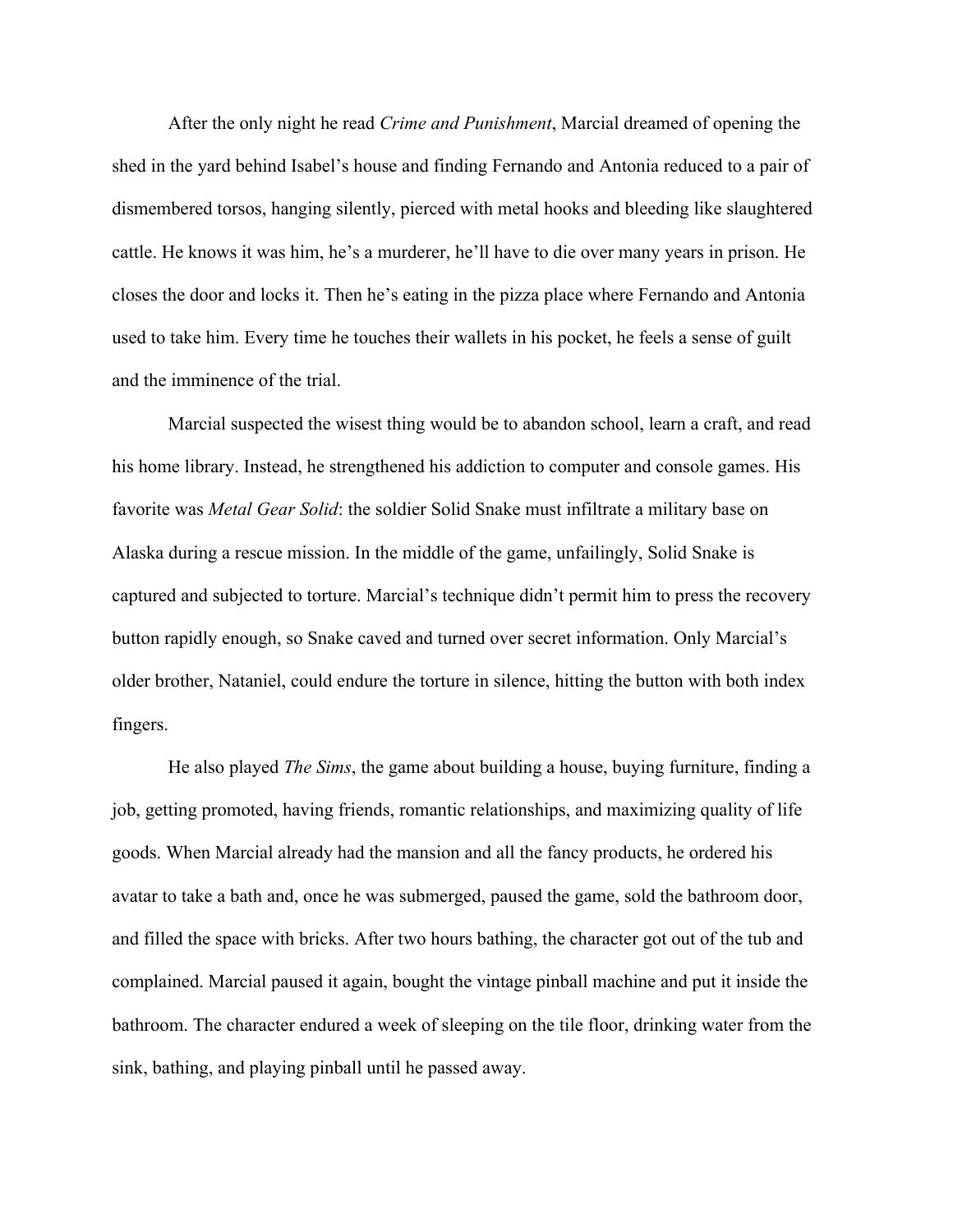Valentín was failing eighth grade and had been kicked off the soccer team. In the middle of the year, he was caught smoking weed on the playground and they put him in another school. They kept hanging out together, Guillermo, Valentín and Marcial. During the national holyday, they printed raffle numbers, whose reward was a big-screen TV, sound system, and washing machine, to sell at the school festival. If you bought two numbers for 250 pesos each the third was free. Everyone paid with the 500-peso coin that had just started to circulate. The funds collected were allocated to a Ziploc bag, and they bought bus tickets to the beach with the cash. Marcial told his dad he was going to Fantasilandia and would sleep over at Guillermo's afterward and left him a phone number for a line that was always busy. They bought a bottle of Ron Silver and a bottle of Sprite and sat on the beach, facing the sea. Their drinking habit had started with capfuls of digestive liqueur and spirits at Valentín's and later some mixed drinks at parties. Marcial got emotional and cried while invoking past epochs. The anarchists of days gone by who practiced sobriety and died during the Spanish Civil War, then he leaped without transition to the nostalgia for the 60's, psychedelia, and free love. They had never drank a whole bottle before. After the first cup, Marcial didn't feel nauseous, but the sea breeze made him dizzy when he stood. He drank straight rum.

That night he was hospitalized in an intensive care unit for treatment of alcohol poisoning. He woke up the next day in an orthopedic collar and a diaper, strapped to a gurney, vomiting a green liquid. Isabel was in Madrid, negotiating at the Inter-American Court of Human Rights, and couldn't shorten her trip. Guillermo had called Fernando after Valentín slapped Marcial, causing him to fall face first on the boardwalk steps. When Fernando arrived after dark he found Marcial sprawled on the ground, unconscious. Valentín was still drunk, talking to himself as he walked in circles.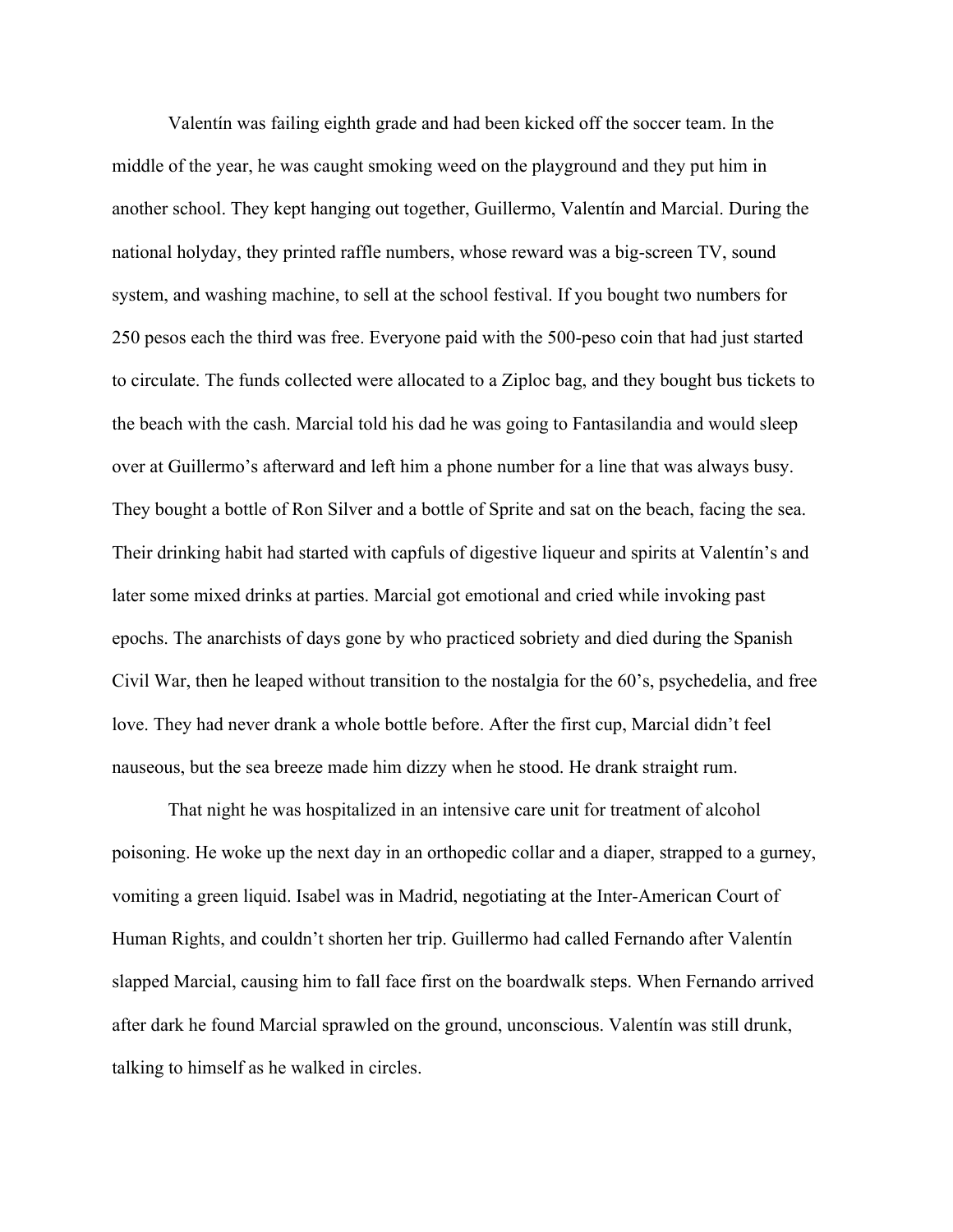Valentín tried to do two years of school in one. He failed again. He hung out in the housing complex's plazas with some neighbors his age. Then, disdaining those pastel colored, three-story homes, he began to cross the complex's pointed fence, toward the projects and houses patched with tin and wood pulp. He unfriended Marcial and Guillermo, because they were always playing on their consoles—"consoling yourselves," he told them. He hung out with gangbangers, punks, rappers—all the same, they grabbed bottles and fought at the end of parties. A history teacher tried to teach Valentín "an alternative to Western alienation" through pre-Hispanic cultures, but the two worlds seemed irreconcilable, and, what was more, how could he, in his fifteenth year, acquire Peyote, Ayahuasca, or San Pedro? With luck, he could buy weed buds, but more often he got joints cut with junk like spackling paste or coca leaves, which do actually have Andean roots. In the summer, he bought one hundred thousand pesos of bad weed and went to the coast to sell it. Upon his return, he stole car radios, was arrested a few times, and got to know the Peñalolén police station. One day, he was surrounded in a square at the housing complex. Dizzy, he hardly offered any resistance as he was beaten to the ground with sticks and chains, two of his teeth broke and fell out of his mouth. His mom found him unconscious and took him to a dentist before his gums could scar over.

They put him in a rehab center. Three times a day he recited some kind of prayer or moral code reinforcing personal responsibility and rational thinking. The center's method was to impart a sense of care and self-worth through the acquisition of habits, beginning with bed making, cooking shifts, and dishwashing during the four daily meals, and getting into hygienic routines for taking care of their bodies, the center, and their outfits, which were not allowed to feature bright colors because they stoked vanity. It was important to set fixed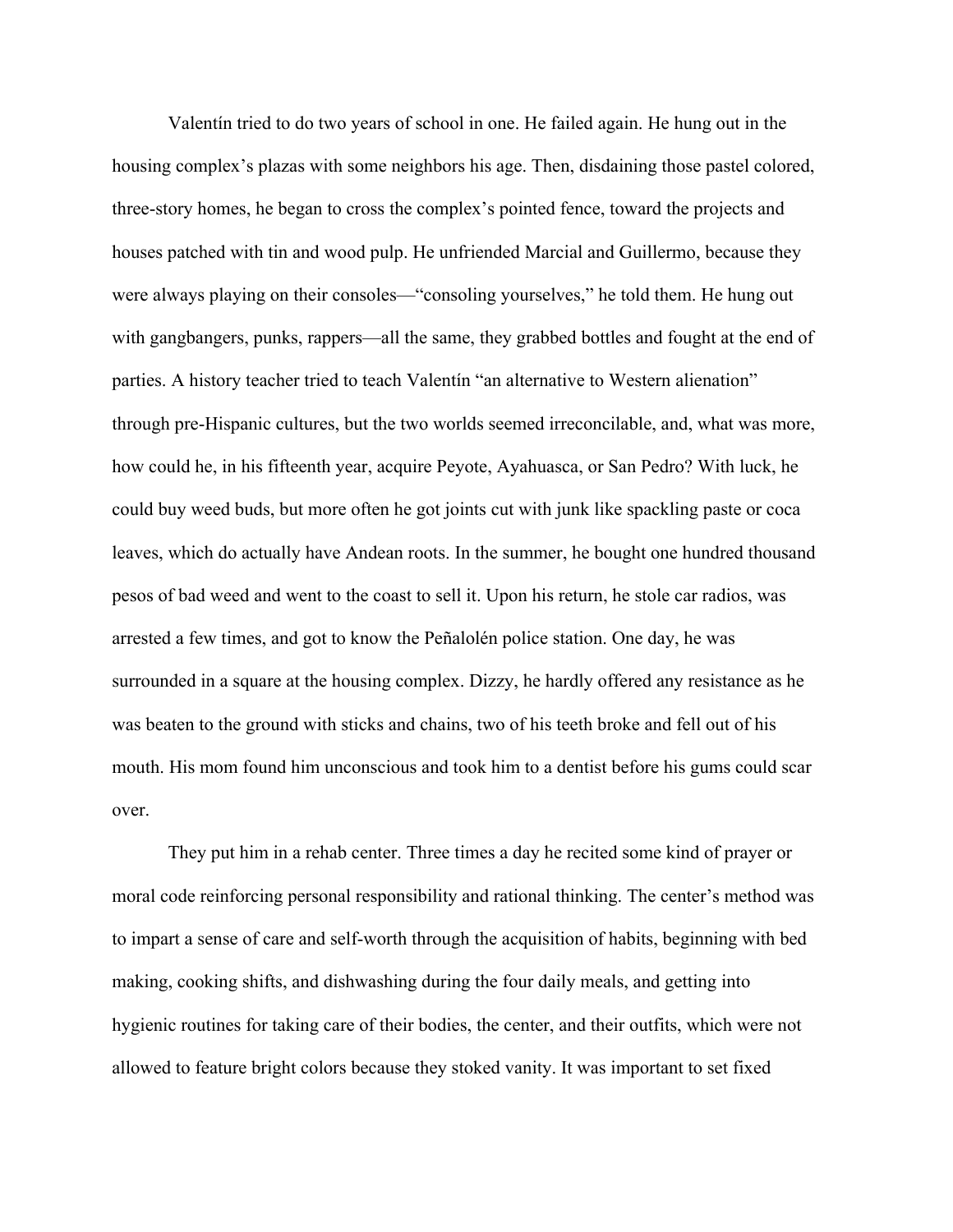schedules for leisure and labor, which consisted of cooking breads, empanadas, and sweets to distribute to artisanal fairs and neighboring bakeries or to sell at the stop lights of adjacent intersections. Valentín was there for a year.

Marcial played around five hours daily on the computer or PlayStation, sometimes recalling he didn't know how to do anything else. He visited Valentín only once, accompanying Guillermo. Before greeting the visitors, in the reception area, the patients huddled in a circle and sang a song to fortify their spirits. Then the guests were invited to some dark plastic tables and chairs on a paving stone terrace. Valentín seemed like a show house in his housing complex, empty with blank walls, sitting in the middle of an empty landscape. Or like a city that had disappeared after an explosion. He was like a resigned evangelical or one of Dostoevsky's pilgrims after a shower, wearing new clothes. After the three of them were seated, Guillermo mocked the tribal song the patients had chanted. Valentín laughed. Guillermo went on to say at least Valentín was no longer the oldest like he was in the two-years-in-one school. Now it was like he was on the accelerated track.

While Valentín talked about his routine, Marcial realized his friend had trouble organizing his ideas and expressing them coherently. He seemed defensive of a humble pride while enumerating the stew, beans, rice, meats, legumes, and empanadas he had learned to cook. After hearing about his progress, it could be deduced that, instead of enrolling kids in school, parents should send them straight to the rehab center. Valentín was almost evolved, erased, as if during the exercise of his functions as a little punk with a knack for drug dealing, this strange semi-reformed, hardened guy was already incubating in him, dog-faced and free of romantic ego. The role fit him with terrifying ease, especially when he started shivering as a symptom of withdrawal: in the middle of the visit, the nervous shake in his knee spread, and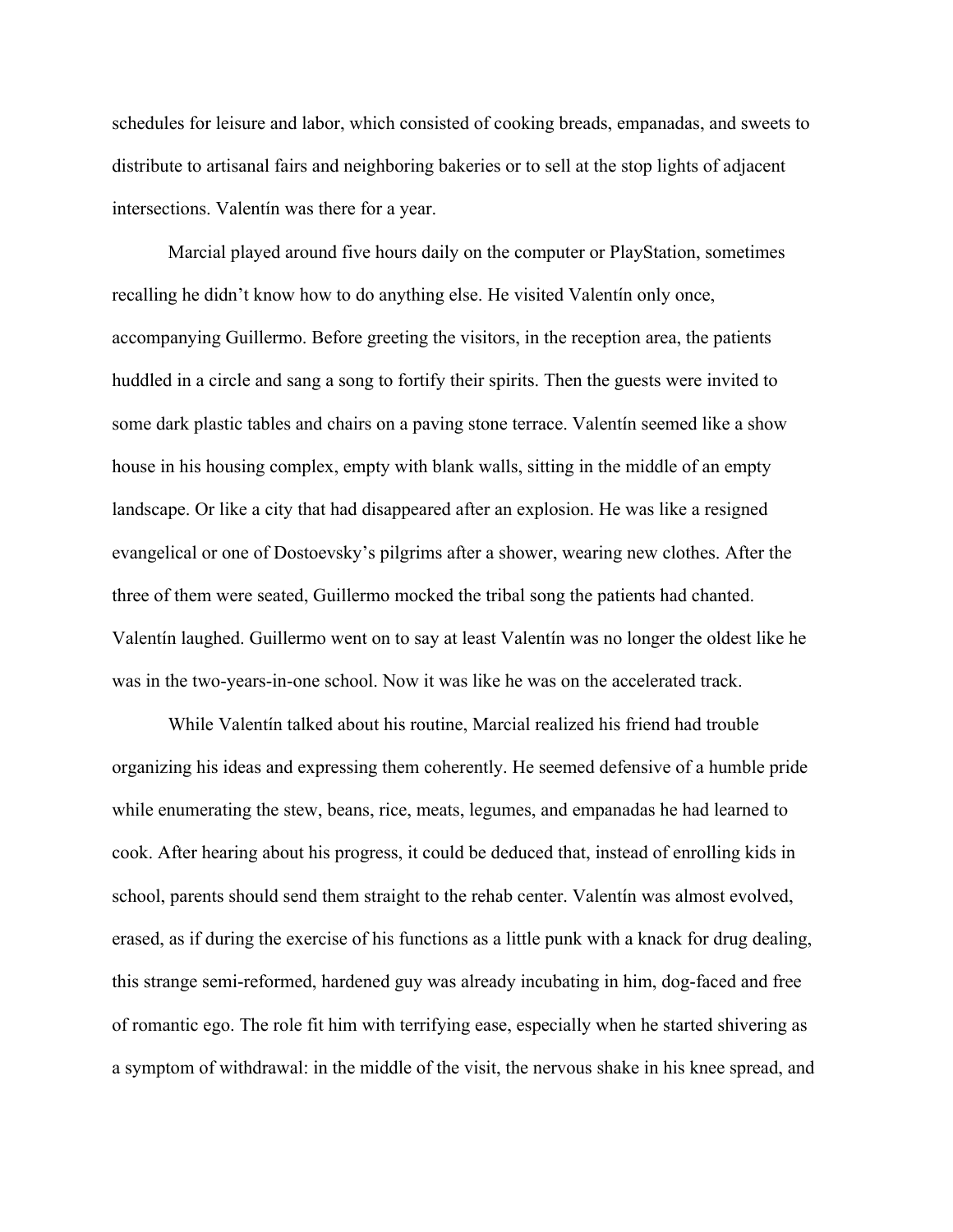his body begun to quiver in spasms. Luckily, the moment prior to the convulsions, which turned Valentín's greenish skin pale, Marcial had remembered the airplane joke about the Chilean, the Argentinean, and the Peruvian, so Valentín, between each shudder and involuntary contortion, could pretend guffaws until nausea and heaving opened his mouth and swelled his veins and eyes.

The alcoholic coma left Marcial with an unequivocal revulsion to liquor, wine and beer, which effectively isolated him. Isabel offered consolation: "My dad, your grandfather, didn't drink," or, "the old anarchists didn't drink." This was the only thing he knew about the anarchists. Then Guillermo convinced him to enter the Communist Youth. At the committee parties, he said he gave up drinking for ideological reasons. Then he gave up the Youth too, the assemblies and duties reminded him of that kind of Boy Scout camp his father signed him up for one February, the month of summer vacation he spent with him: the small bus picked Marcial up Monday to Friday at 8 a.m. and departed to Club Médico, where they had a membership through Marcial's grandfather. Once there, Marcial's hope of swimming in the pool was frustrated by the lunches of spaghetti with cheap sausage and the official competitions, including choreography competitions for songs like "La Macarena:" kids forming lines, facing a small stage where the instructor dances and teaches them the steps to the rhythm of the banging music. "Dale a tu cuerpo alegría Macarena/ Que tu cuerpo es pa darle alegría y cosa buena/ Dale a tu cuerpo alegría Macarena/ Eeeh, Macarena/ ¡Aaahé!"

With some practice, Marcial learned to coordinate the half turns, the movements of arms and hips, murmuring the chorus and lightly swaying his head, anticipating the verse: "Macarena tiene un novio que se llama/ Que se llama de apellido Vittorino/ Y en la jura de bandera del muchacho/ ¡Se la dio con dos amigos!/ ¡Aaahé!"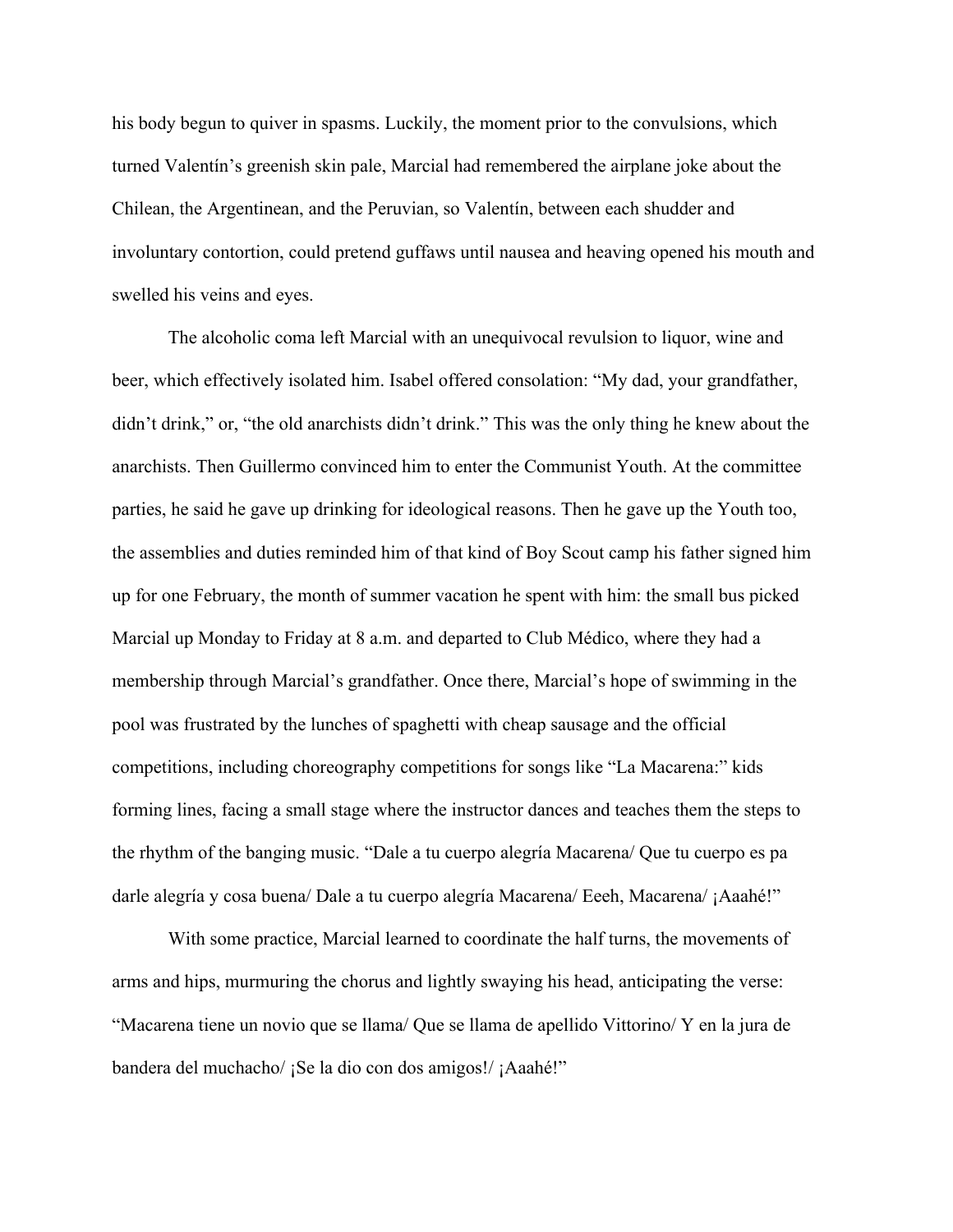"Let's see," said the instructor. "What did Vittorino's friend give to Macarena?" The kids yelled: "*La bandera*!" which means flag.

"Good! You, young man!" he pointed at a boy. The boy went up the stage. The instructor gave him the torso of a headless life-sized doll, warning him, "Careful giving her *la bandera*!" Everybody laughed except the instructor. That was his power, to remain serious while being grotesque. The kid kneeled with the doll between his legs and the instructor played the song again. Later, the instructor taught a cardiovascular recovery technique to the rhythm of "La Macarena." Marcial was picked once, but he didn't want to go up.

"Faa-got, faa-got, faa-got, faa-got!" the kids chanted.

It was a hard period, 2001-2004. Guillermo left their high-school and when he and Marcial met, he would insist that the activism of Marcial's mother was too limited to a "juridical-political superstructure" and had no impact on the "social contingence." Marcial understood the words but soon forgot them.

One weekend, Guillermo invited him to a house party thrown by one of his new classmates. Marcial felt ashamed to be showing up at a party. Ashamed of what? He was so wrapped up in his mother's protection he couldn't remember. He felt too delicate to show up in front of everyone and pretend to be a part of it, that is, pretend to be as frivolous and juvenile as the rest—to seem like he was enjoying the party—but different enough to be desired—and justify his presence there. But nobody at the party would know him, so he didn't have any persona to maintain, while in his house he would keep being himself, irrevocably, all night. He went out then, as if to go and disappear.

At the party—where nobody took interest in analyzing him—Guillermo introduced him to a classmate, Sofía, who was repeating the first year of high school. They were at the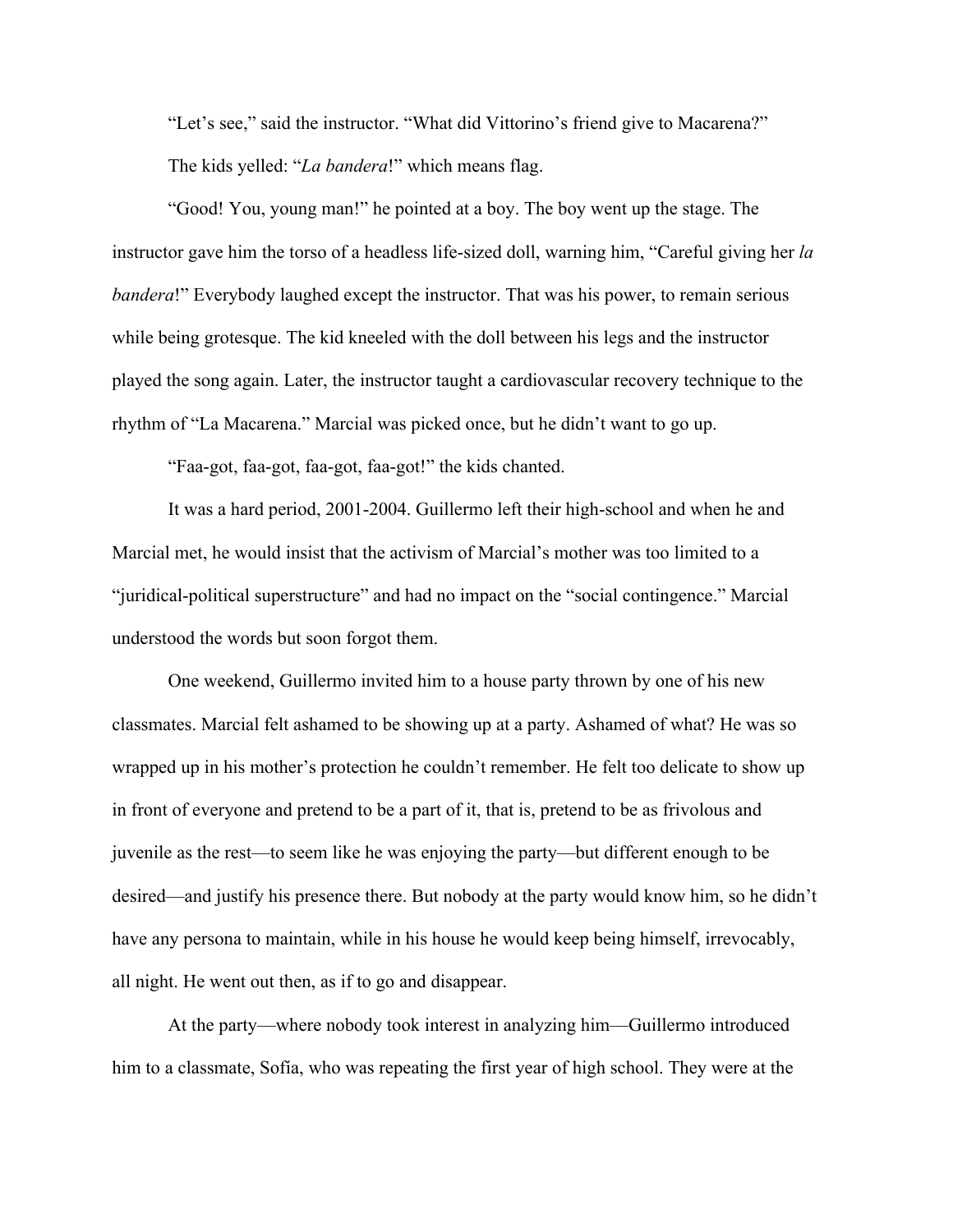kitchen and Guillermo left them alone after offering them drinks. Sofía declined, saying that there were too few people and that she didn't want to call attention to herself, like the party was too small for her. Marcial said that he hadn't drank since he was thirteen, as if he were an alcoholic on the road to recovery from a more tumultuous life. Instead of talking to each other, Sofía and Marcial listened to someone who seemed to be the host's older brother. Or they acted like they were listening. Marcial's focus, at least, slackened immediately as he felt the warmth from one of Sofía's hips, which she casually leaned against him. The older brother looked wasted, red-faced. Between hiccups he complained that the devil had stolen his woman, taken her to Bogotá, snorted a bag of cocaine, impregnated, and married her. Sofía smiled and said, "You have to eat the ice cream before it melts" as she pushed her hip a bit harder against Marcial. Soon they gave in to a kiss, long and strangely affectionate. When they opened their eyes, the older brother was gone. They stayed in the kitchen, talking, and anyone who came in asked if they were siblings or a couple.

During the week, Guillermo told Marcial that Sofía was known as a slut, easy, and liked to be spanked in bed. Marcial downloaded books by Sade and Bukowski, comics by Manara. Later, still seated at the computer, he waited for the intermittent shimmer in the top bar of the chat window, announcing a new message from Princess Sophie. His life was illuminated by that intermittent shimmer, it became his arrhythmic heartbeat.

One afternoon, Sofía invited him to have a tea. Marcial never thought of having tea with another kid. Regardless, he was invited, so he was a desirable person, and his existence was justified. And they both liked Bob Dylan—what could go wrong? On his way, though, on the bus, he was afraid his penis was too small. The porn he downloaded through iMesh consistently showed male members double his size. Nonetheless, Sofia and he agreed on the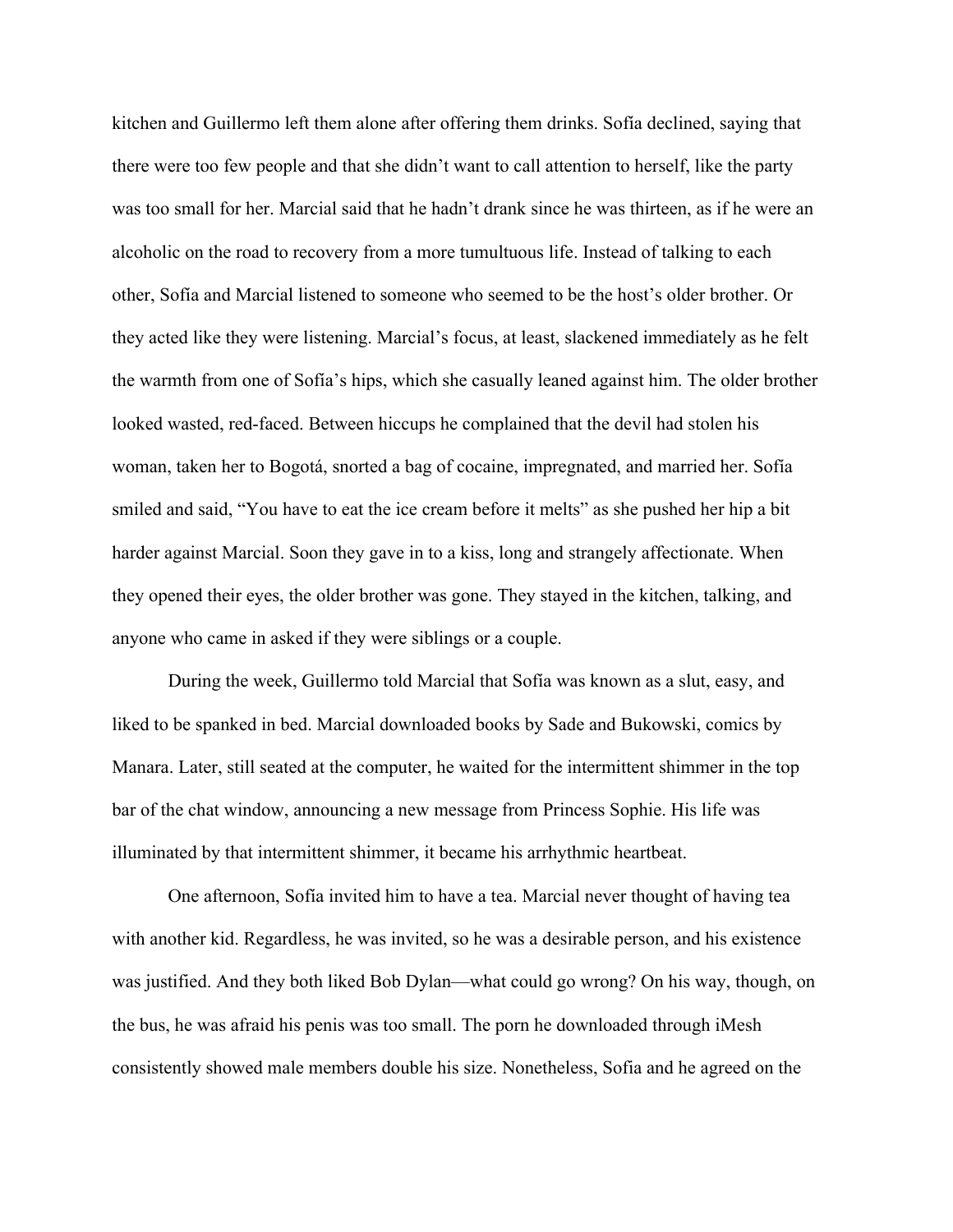fact that there was no culture anymore in Chile, that the dictatorship had erased everything. He hoped Sofía would open the door, hug him and kiss him on the mouth. They would close their eyes—Chile erased and he a desirable person.

Marcial arrived at the house and thought no one was home, because the windows were dark. But Sofía opened the door. There was a kerosene smell in the hall and a dim light shining from the kitchen. They went in. Her dad, Rafael, was at the small table in the corner, drinking coffee.

"This is the one I told you about," Sofía said. "Isabel's son."

"Oh, yes. How is she?" he asked Marcial. "Did you know that we know each other? Is she still nuts, your mom?"

"Dad, control yourself," said Sofía.

"Well, he's laughing too!"

And while Sofía served the tea, he asked, "Don't you also want a shot of cognac?"

"He doesn't drink."

"He doesn't drink? These boys from your school are so weird."

"He's not from my school, I told you."

"Ah," said Rafael, smiling at Marcial. "I have a bad memory, luckily. And since how long have you been Isabel's son? Or this is something that came up just now, as a vocational thing?"

"Stop it!" Sofía said.

There was another girl in Sofía's room, Laura, who was rummaging through the closet. Sofía apologized to Marcial: she had gotten a call from work and had already called a taxi. She could leave him at the bus stop. Then she sat on the bed to keep sewing a skirt and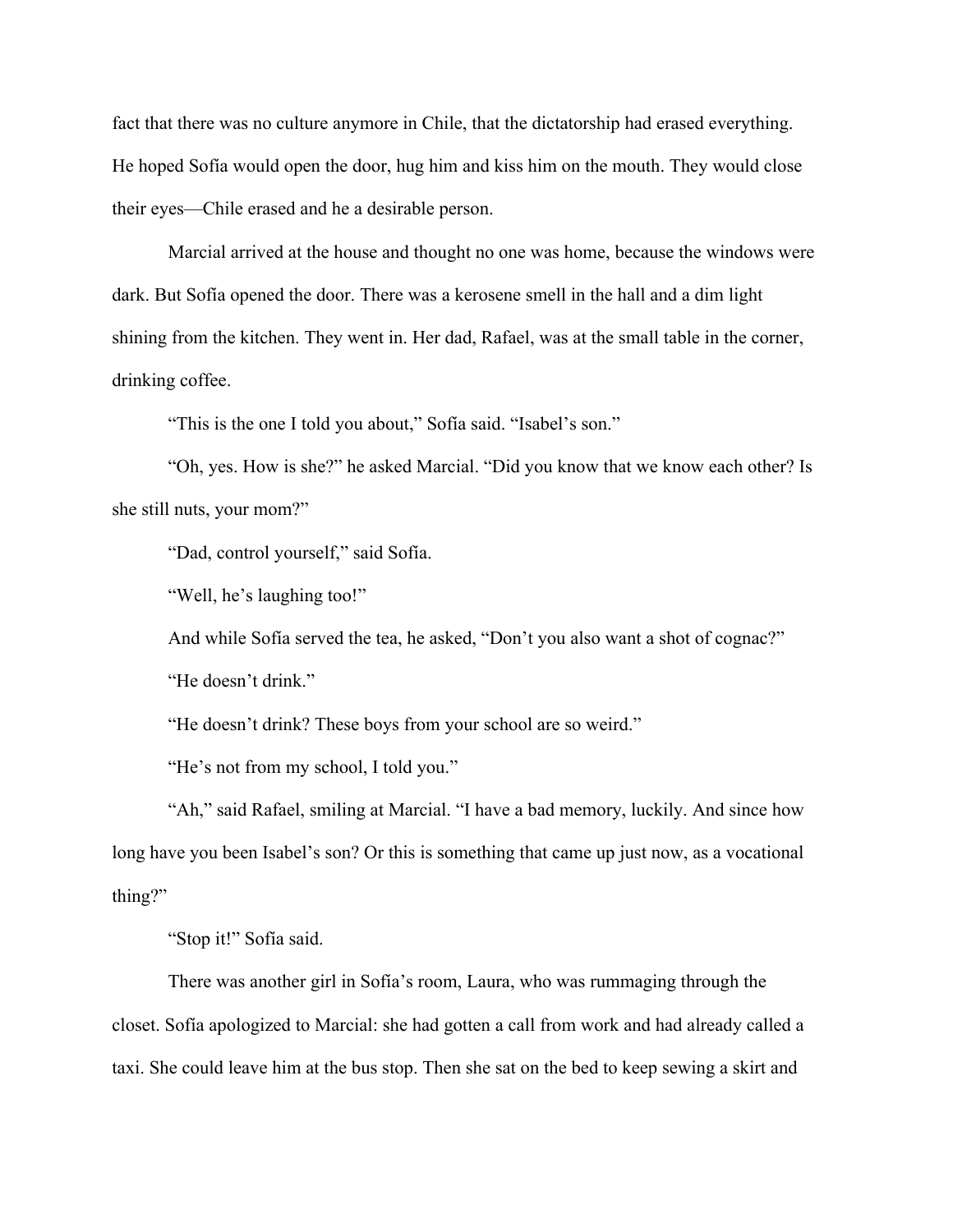talking with Laura. Marcial couldn't understand what they were saying. His attention was reduced to a duffle bag on the carpeted floor covered by a pile of clothes with sequins, lace, leather, and zebra print next to a wooden dresser with three mirrors that had washed-out photographs stuck in the frame.

He asked if a picture of a girl wearing a tutu was Sofía. "Yes," Sofía said, "when I was a child I was undecided between becoming a dancer or a firefighter. A firefighter to save the buildings," she pointed out, "not the people." Marcial sat on the bed, and when he started talking about the piano lessons he abandoned, Sofía screeched, dropped the fabric, and shook her hand. She looked at her finger and started laughing. "I'm sorry," she said. "Look." Marcial took the hand she offered him and looked at the finger. Blood seemed to pour from the juncture of nail and flesh. He looked up and saw Sofía's lips in a pout. Marcial leaned forward until he kissed the little, dark red puddle on her finger. Sofía looked complicitly at Laura, who was watching her with a slightly scandalized look. Sofía's hand didn't move like it was asleep. Then she said, "Thank you," and left her hand resting in Marcial's, which he put on his lap. Sofía's gaze was still absorbed by the finger, and Marcial noticed that she was slightly cross-eyed, which gave her an innocent, stubborn appearance. "Look!" she said. "More." She put the finger on Marcial's lips. He kissed it. But it seemed that Marcial hadn't understood, because Sofía didn't pull the wound away but gently pushed the finger inside his mouth. First, he didn't know what to do, then, embarrassed, he sucked and tasted the iron stain.

"Sofía," Laura said.

"What."

Marcial continued.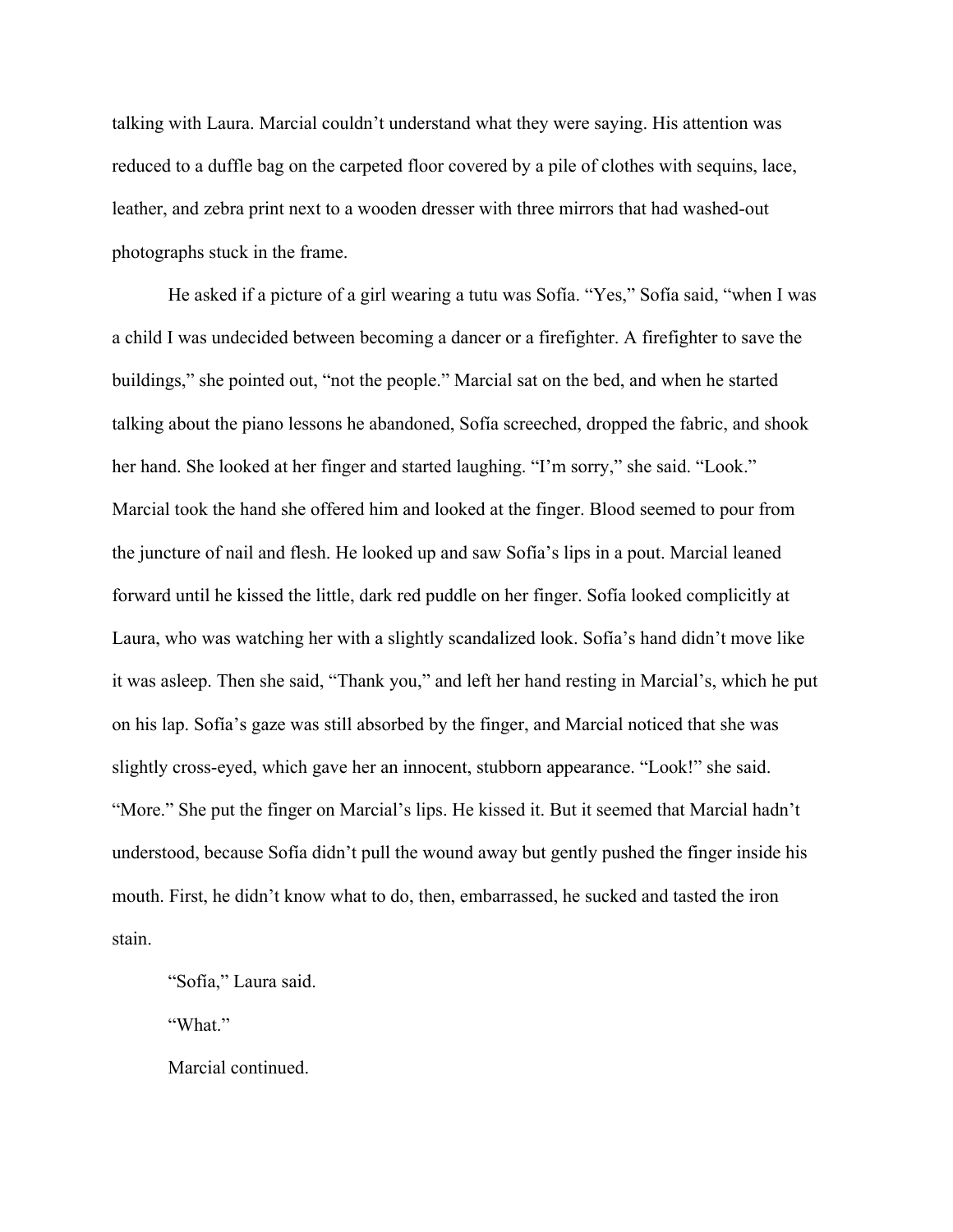Sofía unhurriedly pulled the finger out and said, "Thanks." Her cellphone rang. She put the skirt in her bag, covered herself with a fuchsia raincoat, and gave Marcial a pink umbrella. They said goodbye at the fence because Sofía was late. Marcial walked to Irarrázaval Avenue. It was empty. The wind sprinkled rain on his face. He tried to cover himself with the umbrella, but soon the wind flipped it inside out and broke the rods. He threw it away before getting on the bus.

\*\*\*

Marcial got over his revulsion to alcohol after finishing high school, on a New Year's Eve in Valparaíso, in a square on the Atkinson Promenade. Sofía was coming from a costume party and all she was wearing was a laurel wreath and a white toga. She looked apprehensive. Marcial made his way through crowd then greeted her dizzily. He asked what was happening. Sofía said, "Nothing," looking around as if she was trying to find someone.

"I'll take you home," Marcial said. "Wherever you want, I'll take you." He took a reverent bow.

"How nice, some chivalry in this place."

Marcial continued, saying that, of course, he really wanted to be her serf, he could think of no greater destiny than to pay tribute to her and obey her every day of his life.

Sofía laughed and Marcial asked her if he could hug her. Sofía didn't understand. Marcial told her that he wanted to hug her and began to cry and tell her that he wanted her, that all this time he had loved her, that he had understood her always. Sofía asked why he hadn't told her before, that he was a stupid child, that she loved him too, and she wanted him and no one else.